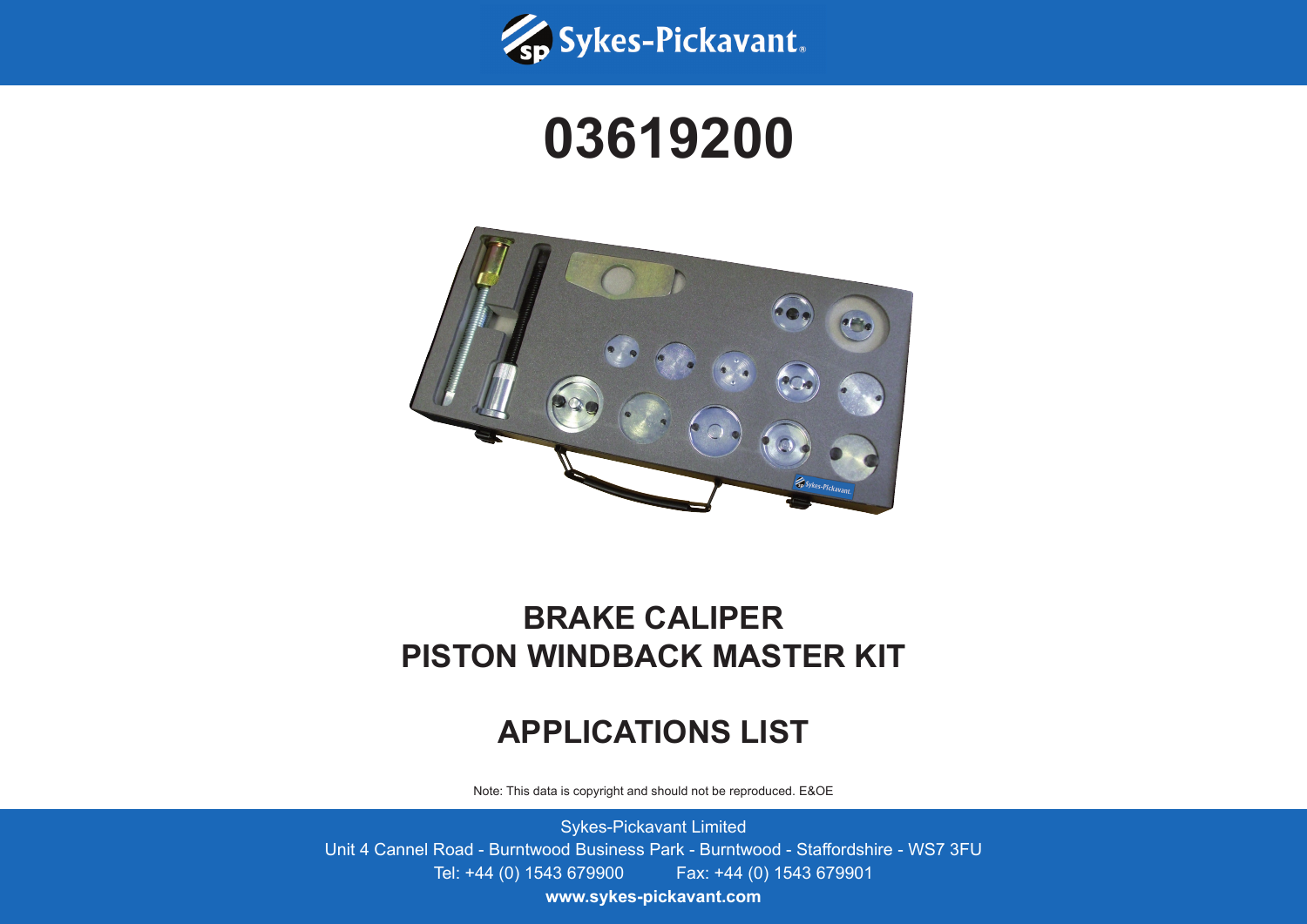

|                                                         |          |              |                             |  |  |  |   | $1 \mid 2 \mid 4 \mid 11 \mid 14 \mid 15 \mid 16 \mid 17 \mid 18 \mid 19 \mid 23 \mid 25$ |                             |
|---------------------------------------------------------|----------|--------------|-----------------------------|--|--|--|---|-------------------------------------------------------------------------------------------|-----------------------------|
| ALFA ROMEO Alfa 147 1.6 16V TS F2 (01.01-)              | $2001 -$ | <b>LUCAS</b> |                             |  |  |  |   |                                                                                           | П                           |
| ALFA ROMEO Alfa 147 1.9 JTD F2 (04.01-)                 | $2001 -$ | <b>LUCAS</b> |                             |  |  |  |   |                                                                                           | П                           |
| ALFA ROMEO Alfa 147 1.9 JTDM F2 (07.05-)                | 2005-    | <b>LUCAS</b> |                             |  |  |  |   |                                                                                           | <b>The State</b>            |
| ALFA ROMEO Alfa 147 2.0 16V TS F2 (01.01-)              | 2001-    | <b>LUCAS</b> |                             |  |  |  |   |                                                                                           | $\blacksquare$              |
| ALFA ROMEO Alfa 147 3.2 GTA F2 (02.03-)                 | 2003-    | <b>LUCAS</b> |                             |  |  |  |   |                                                                                           | $\blacksquare$              |
| ALFA ROMEO Alfa 156 2.0 JTS F2 (03.02-)                 | 2002-    | <b>LUCAS</b> |                             |  |  |  |   |                                                                                           | n.                          |
| ALFA ROMEO Alfa 156 3.2 GTA F2 (03.02-)                 | 2002-    | <b>LUCAS</b> |                             |  |  |  |   |                                                                                           | П                           |
| ALFA ROMEO Alfa 159 1.8 - 1.9 JTS - 2.2 JTS F2 (09.05-) | 2005-    | <b>TRW</b>   |                             |  |  |  |   |                                                                                           | $\blacksquare$              |
| ALFA ROMEO Alfa 159 1.9 JTDM F2 (09.05-)                | 2005-    | <b>TRW</b>   |                             |  |  |  |   |                                                                                           | П                           |
| ALFA ROMEO Alfa 159 2.4 JTDM F2 (09.05-)                | 2005-    | <b>TRW</b>   | $\mathcal{L}_{\mathcal{A}}$ |  |  |  |   |                                                                                           |                             |
| ALFA ROMEO Alfa 159 3.2 JTS Q4 F2 (09.05-)              | 2005-    | <b>TRW</b>   | $\mathcal{L}_{\mathcal{A}}$ |  |  |  |   |                                                                                           |                             |
| ALFA ROMEO Alfa 166 3.2 V6 24V F2 (10.03-)              | 2003-    | <b>LUCAS</b> |                             |  |  |  |   |                                                                                           | $\mathcal{L}_{\mathcal{A}}$ |
| ALFA ROMEO GT 1.8 TS F2 (11.03-)                        | 2003-    | <b>LUCAS</b> |                             |  |  |  |   |                                                                                           | $\blacksquare$              |
| ALFA ROMEO GT 1.9 JTD F2 (11.03-)                       | 2003-    | <b>LUCAS</b> |                             |  |  |  |   |                                                                                           | П                           |
| ALFA ROMEO GT 2.0 JTS F2 (11.03-)                       | 2003-    | <b>LUCAS</b> |                             |  |  |  |   |                                                                                           | П                           |
| ALFA ROMEO GT 3.2 GTA F2 (11.03-)                       | 2003-    | LUCAS        |                             |  |  |  |   |                                                                                           | <b>The State</b>            |
| ALFA ROMEO GTV 2.0 JTS F2 (04.03-)                      | 2003-    | <b>LUCAS</b> |                             |  |  |  | П |                                                                                           |                             |
| AUDI A2 1.4 TDI F2 (02.00-)                             | 2000-    | <b>LUCAS</b> |                             |  |  |  | ш |                                                                                           |                             |
| AUDI A2 1.6 FSI F2 (05.02-)                             | 2002-    | <b>LUCAS</b> |                             |  |  |  | П |                                                                                           |                             |
| AUDI A3 1.6 (BSE/BSF) F2 (06.05-)                       | 2005-    | <b>TRW</b>   |                             |  |  |  |   |                                                                                           | $\mathcal{L}_{\mathcal{A}}$ |
| AUDI A3 1.6 FSi (BLF/BLP) F2 (06.04-)                   | 2004-    | <b>TRW</b>   |                             |  |  |  |   |                                                                                           | $\mathcal{L}_{\mathcal{A}}$ |
| AUDI A3 1.8 FSi (BPU/BYT) F2 (08.06-)                   | 2006-    | <b>TRW</b>   | $\blacksquare$              |  |  |  |   |                                                                                           | $\mathcal{L}_{\mathcal{A}}$ |
| AUDI A3 1.9 TDi (BKC/BLS/BXE) F2 (06.03-)               | 2003-    | <b>TRW</b>   |                             |  |  |  |   |                                                                                           | $\mathcal{L}_{\mathcal{A}}$ |
| AUDI A3 2.0 FSi F2 (01.04-)                             | 2004-    | <b>TRW</b>   |                             |  |  |  |   |                                                                                           | $\mathcal{L}_{\mathcal{A}}$ |
| AUDI A3 2.0 FSi T (AXX) F2 (06.04-)                     | 2004-    | <b>TRW</b>   |                             |  |  |  |   |                                                                                           | $\blacksquare$              |
| AUDI A3 2.0 TDi F2 (06.03-)                             | 2003-    | <b>TRW</b>   |                             |  |  |  |   |                                                                                           | $\blacksquare$              |
| AUDI A3 Quattro 2.0 FSi T F2 (06.04-)                   | 2004-    | <b>TRW</b>   | $\mathcal{L}_{\mathcal{A}}$ |  |  |  |   |                                                                                           |                             |
| AUDI A3 Quattro 2.0 TDi F2 (08.04-)                     | 2004-    | <b>TRW</b>   | $\mathcal{L}_{\mathcal{A}}$ |  |  |  |   |                                                                                           |                             |
| AUDI A3 Quattro 3.2 V6 F2 (07.03-)                      | 2003-    | <b>TRW</b>   | $\mathcal{L}_{\mathcal{A}}$ |  |  |  |   |                                                                                           |                             |
| AUDI A4 1.6 - 1.8 T - 2.0 F2 (11.04-)                   | 2004-    | <b>TRW</b>   |                             |  |  |  |   |                                                                                           | $\blacksquare$              |
| AUDI A4 1.8 T Quattro F2 (11.04-)                       | 2004-    | <b>TRW</b>   | $\mathcal{L}_{\mathcal{A}}$ |  |  |  |   |                                                                                           |                             |
| AUDI A4 1.9 TDi (BKE) F2 (11.04-)                       | 2004-    | <b>TRW</b>   |                             |  |  |  |   |                                                                                           | $\blacksquare$              |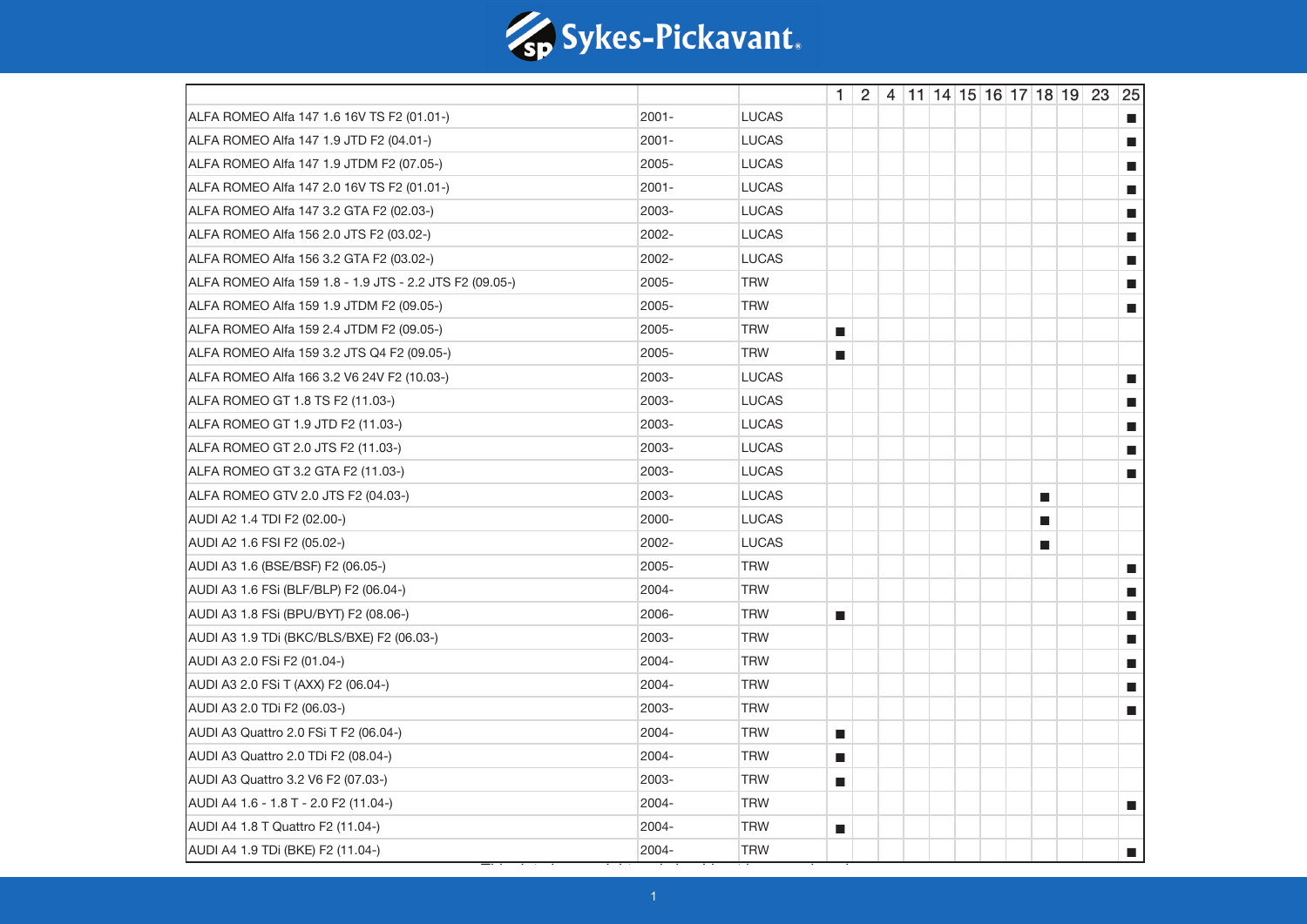

|                                                   |           |              |                             |  |  |  | $1 \mid 2 \mid 4 \mid 11 \mid 14 \mid 15 \mid 16 \mid 17 \mid 18 \mid 19 \mid 23 \mid 25$ |  |                             |
|---------------------------------------------------|-----------|--------------|-----------------------------|--|--|--|-------------------------------------------------------------------------------------------|--|-----------------------------|
| AUDI A4 1.9 TDi (BRB) F2 (11.05-)                 | 2005-     | <b>TRW</b>   |                             |  |  |  |                                                                                           |  | m.                          |
| AUDI A4 2.0 T FSi - FSi Quattro (BUL) F2 (06.05-) | 2005-     | <b>TRW</b>   | $\mathcal{L}_{\mathcal{A}}$ |  |  |  |                                                                                           |  |                             |
| AUDI A4 2.0 T FSi (BGB-BWE) F2 (11.04-)           | 2004-     | <b>TRW</b>   |                             |  |  |  |                                                                                           |  | $\mathcal{L}_{\mathcal{A}}$ |
| AUDI A4 2.0 T FSi DTM F2 (06.05-)                 | 2005-     | <b>TRW</b>   |                             |  |  |  |                                                                                           |  | $\blacksquare$              |
| AUDI A4 2.0 T FSi Quattro (BWE) F2 (09.05-)       | 2005-     | <b>TRW</b>   | $\blacksquare$              |  |  |  |                                                                                           |  |                             |
| AUDI A4 2.0 TDi (BLB-BNA-BPW) F2 (11.04-)         | 2004-     | <b>TRW</b>   |                             |  |  |  |                                                                                           |  | $\blacksquare$              |
| AUDI A4 2.0 TDi (BRE-BRF) F2 (06.05-)             | 2005-     | <b>TRW</b>   |                             |  |  |  |                                                                                           |  | $\blacksquare$              |
| AUDI A4 3.0 F2 (11.04-)                           | 2004-     | <b>TRW</b>   |                             |  |  |  |                                                                                           |  | $\blacksquare$              |
| AUDI A4 3.0 Quattro F2 (11.04-)                   | 2004-     | <b>TRW</b>   | $\blacksquare$              |  |  |  |                                                                                           |  |                             |
| AUDI A4 3.0 TDi Quattro F2 (11.04-)               | 2004-     | <b>TRW</b>   | $\blacksquare$              |  |  |  |                                                                                           |  |                             |
| AUDI A4 3.2 FSi - 3.2 FSi Quattro F2 (11.04-)     | 2004-     | <b>TRW</b>   | $\blacksquare$              |  |  |  |                                                                                           |  |                             |
| AUDI A4 4.2 Quattro S4 F2 (11.04-)                | 2004-     | <b>TRW</b>   |                             |  |  |  |                                                                                           |  | $\blacksquare$              |
| AUDI A4 Cabriolet 1.8 T - 2.0 T FSi F2 (11.05-)   | 2005-     | <b>TRW</b>   |                             |  |  |  |                                                                                           |  | $\mathcal{L}_{\mathcal{A}}$ |
| AUDI A4 Cabriolet 2.0 TDi F2 (11.05-)             | 2005-     | <b>TRW</b>   |                             |  |  |  |                                                                                           |  | a.                          |
| AUDI A4 Cabriolet 2.7 TDi F2 (06.06-)             | 2006-     | <b>TRW</b>   |                             |  |  |  |                                                                                           |  | $\mathcal{C}_{\mathcal{A}}$ |
| AUDI A4 Cabriolet 3.0 TDi Quattro F2 (11.05-)     | 2005-     | <b>TRW</b>   |                             |  |  |  |                                                                                           |  | $\mathcal{L}_{\mathcal{A}}$ |
| AUDI A4 Cabriolet 3.2 FSi F2 (11.05-)             | 2005-     | <b>TRW</b>   |                             |  |  |  |                                                                                           |  | П                           |
| AUDI A4 Cabriolet 3.2 FSi Quattro F2 (11.05-)     | 2005-     | <b>TRW</b>   |                             |  |  |  |                                                                                           |  | <b>The State</b>            |
| AUDI Allroad Quattro F2 (08.02-)                  | 2002-     | <b>LUCAS</b> |                             |  |  |  |                                                                                           |  | $\mathcal{C}_{\mathcal{A}}$ |
| AUDI TT 2.0 TFSi F2 (08.06-)                      | 2006-     | <b>TRW</b>   |                             |  |  |  |                                                                                           |  | $\mathbb{R}^3$              |
| CITROEN Berlingo 1.6 F2 (04.08-)                  | 2008-     | <b>TRW</b>   |                             |  |  |  |                                                                                           |  | $\blacksquare$              |
| CITROEN Berlingo 1.6 HDi F2 (04.08-)              | 2008-     | <b>TRW</b>   |                             |  |  |  |                                                                                           |  | П                           |
| CITROEN Berlingo Multispace 1.6 F2 (04.08-)       | 2008-     | <b>TRW</b>   |                             |  |  |  |                                                                                           |  | П                           |
| CITROEN Berlingo Multispace 1.6 HDi F2 (04.08-)   | 2008-     | <b>TRW</b>   |                             |  |  |  |                                                                                           |  | $\mathcal{L}_{\mathcal{A}}$ |
| CITROEN Berlingo with ESP F2 (11.02-03.08)        | 2002-2008 | <b>TRW</b>   |                             |  |  |  |                                                                                           |  | П                           |
| CITROEN C2 1.4 F2 (09.03-)                        | 2003-     | <b>LUCAS</b> |                             |  |  |  |                                                                                           |  | П                           |
| CITROEN C2 1.4 HDi F2 (09.03-)                    | 2003-     | <b>LUCAS</b> |                             |  |  |  |                                                                                           |  | П                           |
| CITROEN C2 1.6 HDi F2 (04.07-)                    | 2007-     | <b>LUCAS</b> |                             |  |  |  |                                                                                           |  | $\mathcal{L}_{\mathcal{A}}$ |
| CITROEN C2 1.6 VTR - VTS F2 (09.03-)              | 2003-     | <b>LUCAS</b> |                             |  |  |  |                                                                                           |  | $\mathbb{R}^3$              |
| CITROEN C3 1.4 16V HDi F2 (02.02-)                | 2002-     | <b>LUCAS</b> |                             |  |  |  |                                                                                           |  | $\blacksquare$              |
| CITROEN C3 1.6 16V F2 (02.02-)                    | 2002-     | <b>LUCAS</b> |                             |  |  |  |                                                                                           |  | П                           |
| CITROEN C3 1.6 HDi F2 (08.05-)                    | 2005-     | <b>LUCAS</b> |                             |  |  |  |                                                                                           |  | П                           |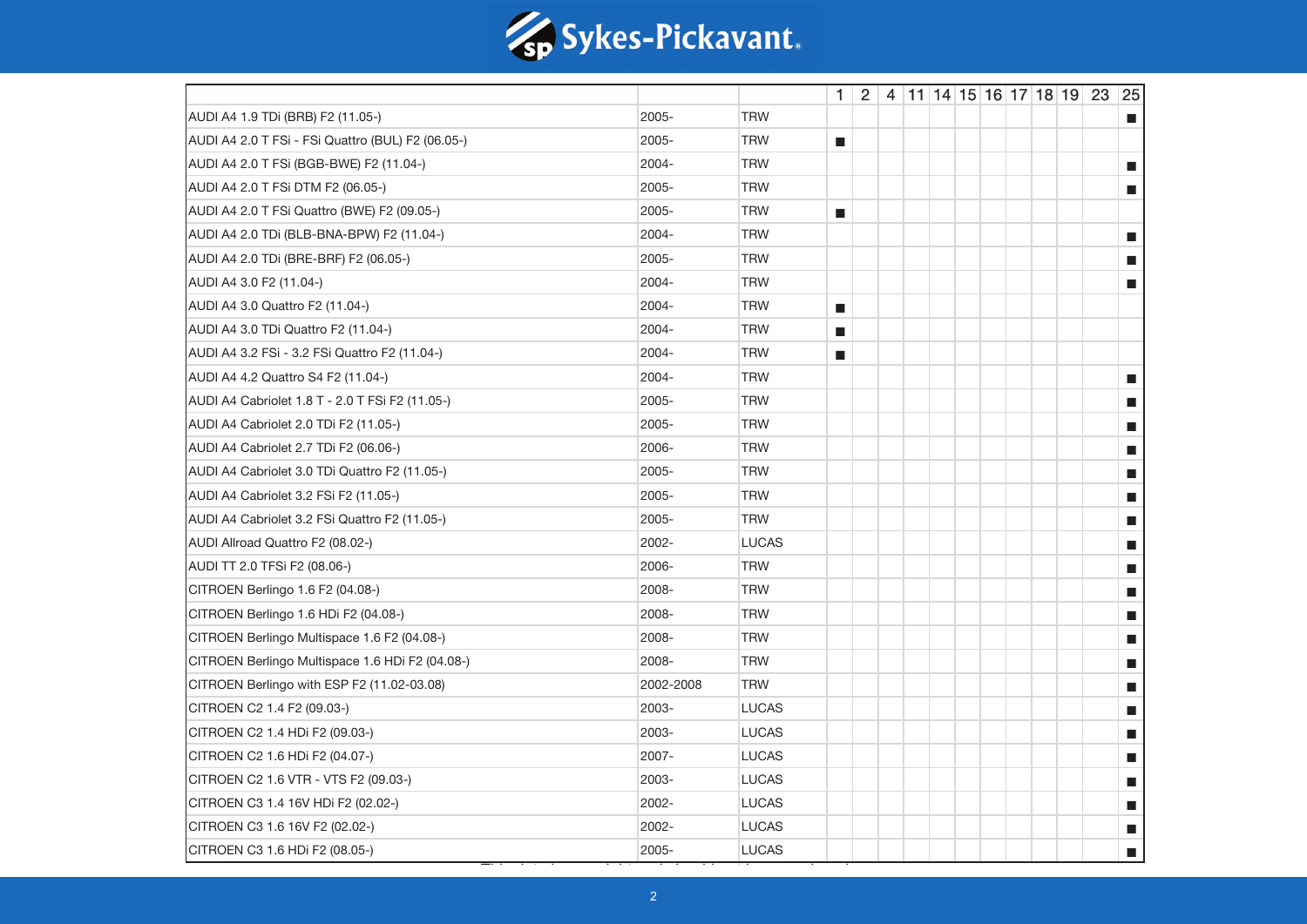

|                                                           |           |              |  |  |                             |                             |  |   | $1 \mid 2 \mid 4 \mid 11 \mid 14 \mid 15 \mid 16 \mid 17 \mid 18 \mid 19 \mid 23 \mid 25$ |                             |
|-----------------------------------------------------------|-----------|--------------|--|--|-----------------------------|-----------------------------|--|---|-------------------------------------------------------------------------------------------|-----------------------------|
| CITROEN C3 Picasso 1.4 F2 (02.09-)                        | 2009-     | <b>LUCAS</b> |  |  |                             |                             |  |   |                                                                                           | $\blacksquare$              |
| CITROEN C3 Picasso 1.6 F2 (02.09-)                        | 2009-     | <b>LUCAS</b> |  |  |                             |                             |  |   |                                                                                           | $\blacksquare$              |
| CITROEN C3 Picasso 1.6 HDi F2 (02.09-)                    | 2009-     | <b>LUCAS</b> |  |  |                             |                             |  |   |                                                                                           | П                           |
| CITROEN C3 Pluriel 1.6 F2 (04.03-)                        | 2003-     | <b>LUCAS</b> |  |  |                             |                             |  |   |                                                                                           | $\blacksquare$              |
| CITROEN C4 1.4 16V F2 (11.04-)                            | 2004-     | <b>BOSCH</b> |  |  | $\blacksquare$              |                             |  |   |                                                                                           |                             |
| CITROEN C4 1.4 16V F2 (11.04-)                            | 2004-     | <b>LUCAS</b> |  |  |                             |                             |  |   |                                                                                           | $\blacksquare$              |
| CITROEN C4 1.6 16V F2 (11.04-)                            | 2004-     | <b>BOSCH</b> |  |  | $\mathcal{L}_{\mathcal{A}}$ |                             |  |   |                                                                                           |                             |
| CITROEN C4 1.6 16V F2 (11.04-)                            | 2004-     | <b>LUCAS</b> |  |  |                             |                             |  |   |                                                                                           | $\blacksquare$              |
| CITROEN C4 1.6 F2 (06.08-)                                | 2008-     | <b>BOSCH</b> |  |  | П                           |                             |  |   |                                                                                           |                             |
| CITROEN C4 1.6 F2 (06.08-)                                | 2008-     | <b>LUCAS</b> |  |  |                             |                             |  |   |                                                                                           | П                           |
| CITROEN C4 1.6 HDi 110 FAP F2 (11.04-)                    | 2004-     | <b>BOSCH</b> |  |  | $\mathbb{R}^3$              |                             |  |   |                                                                                           |                             |
| CITROEN C4 1.6 HDi 110 FAP F2 (11.04-)                    | 2004-     | <b>LUCAS</b> |  |  |                             |                             |  |   |                                                                                           | $\mathcal{L}_{\mathcal{A}}$ |
| CITROEN C4 1.6 HDi 90 F2 (11.04-)                         | 2004-     | <b>BOSCH</b> |  |  | $\blacksquare$              |                             |  |   |                                                                                           |                             |
| CITROEN C4 1.6 HDi 90 F2 (11.04-)                         | 2004-     | <b>LUCAS</b> |  |  |                             |                             |  |   |                                                                                           | $\overline{\phantom{a}}$    |
| CITROEN C4 2.0 16V F2 (11.04-)                            | 2004-     | <b>BOSCH</b> |  |  | $\blacksquare$              |                             |  |   |                                                                                           |                             |
| CITROEN C4 2.0 16V F2 (11.04-)                            | 2004-     | <b>LUCAS</b> |  |  |                             |                             |  |   |                                                                                           | $\overline{\phantom{a}}$    |
| CITROEN C4 2.0 HDi 135 FAP / FFAP F2 (11.04-)             | 2004-     | <b>BOSCH</b> |  |  | $\blacksquare$              |                             |  |   |                                                                                           |                             |
| CITROEN C4 2.0 HDi 135 FAP / FFAP F2 (11.04-)             | 2004-     | <b>LUCAS</b> |  |  |                             |                             |  |   |                                                                                           | $\blacksquare$              |
| CITROEN C5 1.6 HDi F2 (09.04-01.08)                       | 2004-2008 | <b>BOSCH</b> |  |  |                             | $\mathcal{L}_{\mathcal{A}}$ |  |   |                                                                                           |                             |
| CITROEN C5 1.6 HDi St.Car F2 (09.04-01.08)                | 2004-2008 | <b>BOSCH</b> |  |  |                             | $\mathcal{L}_{\mathcal{A}}$ |  |   |                                                                                           |                             |
| CITROEN C5 1.8 16V F2 (09.04-01.08)                       | 2004-2008 | <b>BOSCH</b> |  |  |                             | $\mathcal{L}_{\mathcal{A}}$ |  |   |                                                                                           |                             |
| CITROEN C5 1.8 16V St.Car F2 (09.04-01.08)                | 2004-2008 | <b>BOSCH</b> |  |  |                             | $\mathcal{L}_{\mathcal{A}}$ |  |   |                                                                                           |                             |
| CITROEN C5 2.0 16V F2 (09.04-01.08)                       | 2004-2008 | <b>BOSCH</b> |  |  |                             | $\mathcal{L}_{\mathcal{A}}$ |  |   |                                                                                           |                             |
| CITROEN C5 2.0 16V St.Car F2 (09.04-01.08)                | 2004-2008 | <b>BOSCH</b> |  |  |                             | $\mathcal{L}_{\mathcal{A}}$ |  |   |                                                                                           |                             |
| CITROEN C5 2.0 HDi F2 (09.04-01.08)                       | 2004-2008 | <b>BOSCH</b> |  |  |                             | $\mathcal{L}_{\mathcal{A}}$ |  |   |                                                                                           |                             |
| CITROEN C5 2.0 HDi St.Car F2 (09.04-01.08)                | 2004-2008 | <b>BOSCH</b> |  |  |                             | $\mathcal{L}_{\mathcal{A}}$ |  |   |                                                                                           |                             |
| CITROEN C5 2.2 HDi F2 (09.04-01.08)                       | 2004-2008 | <b>BOSCH</b> |  |  |                             | $\mathcal{L}_{\mathcal{A}}$ |  |   |                                                                                           |                             |
| CITROEN C5 2.2 HDi St.Car F2 (09.04-01.08)                | 2004-2008 | <b>BOSCH</b> |  |  |                             | $\mathcal{L}_{\mathcal{A}}$ |  |   |                                                                                           |                             |
| CITROEN C5 3.0 V6 - 3.0 Carlsson F2 (09.04-01.08)         | 2004-2008 | <b>BOSCH</b> |  |  |                             | $\mathcal{L}_{\mathcal{A}}$ |  |   |                                                                                           |                             |
| CITROEN C5 3.0 V6 St.Car F2 (09.04-01.08)                 | 2004-2008 | <b>BOSCH</b> |  |  |                             | $\mathcal{L}_{\mathcal{A}}$ |  |   |                                                                                           |                             |
| CITROEN C5 All with electric parking brake F2 (02.08-)    | 2008-     | ATE          |  |  |                             |                             |  | П |                                                                                           |                             |
| CITROEN C5 All without electric parking brake F2 (02.08-) | 2008-     | <b>TRW</b>   |  |  |                             |                             |  |   |                                                                                           | $\blacksquare$              |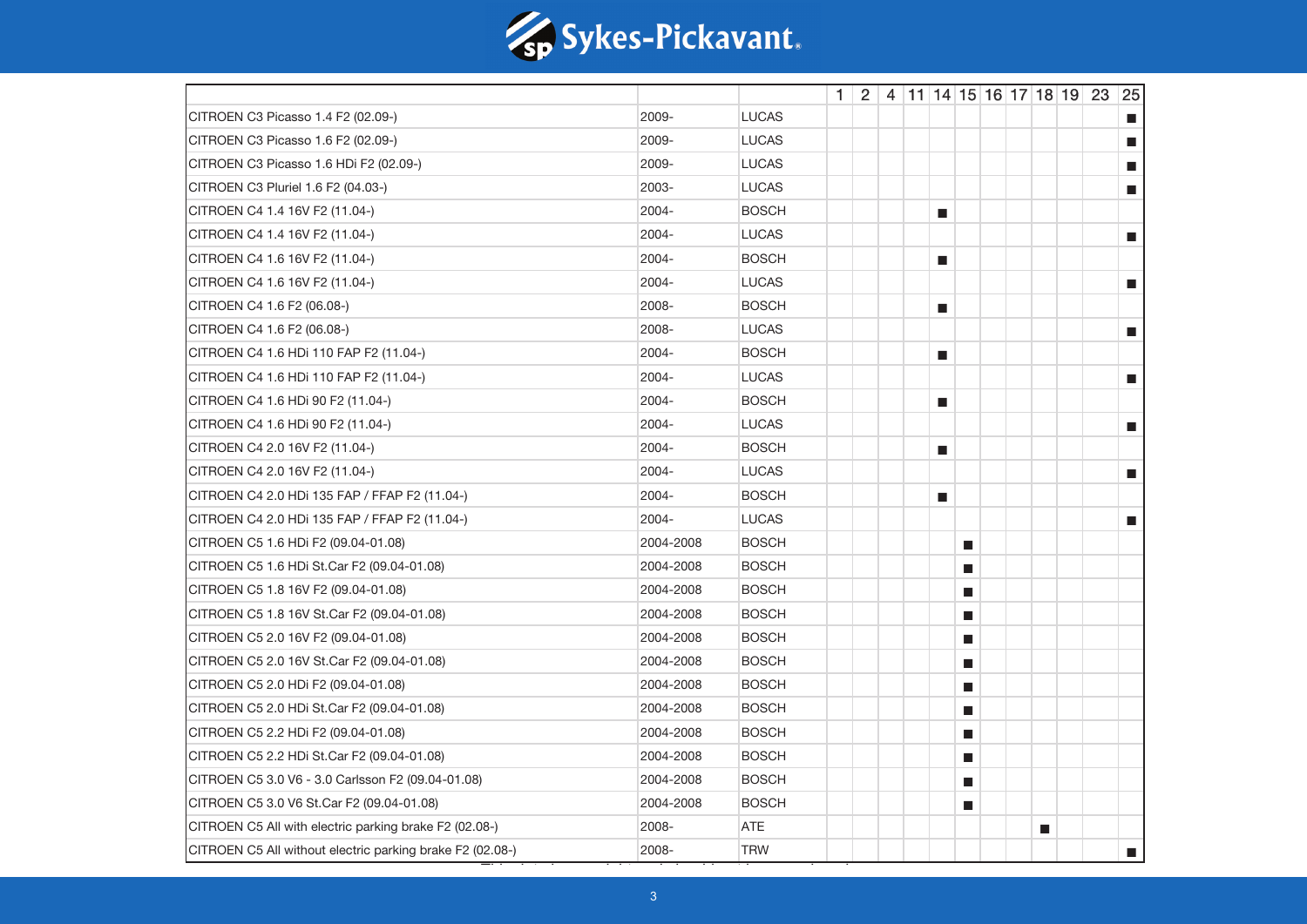

|                                              |       |              |                             |  |                |  |                             |   | $1 \mid 2 \mid 4 \mid 11 \mid 14 \mid 15 \mid 16 \mid 17 \mid 18 \mid 19 \mid 23 \mid 25$ |                             |
|----------------------------------------------|-------|--------------|-----------------------------|--|----------------|--|-----------------------------|---|-------------------------------------------------------------------------------------------|-----------------------------|
| CITROEN C6 2.2 HDi F2 (06.06-)               | 2006- | <b>TRW</b>   |                             |  |                |  |                             |   |                                                                                           | П                           |
| CITROEN C6 2.7 HDi F2 (08.05-)               | 2005- | <b>TRW</b>   |                             |  |                |  |                             |   |                                                                                           | П                           |
| CITROEN C6 3.0 V6 F2 (08.05-)                | 2005- | <b>TRW</b>   |                             |  |                |  |                             |   |                                                                                           | $\blacksquare$              |
| CITROEN C8 2.0 16V F2 (09.05-)               | 2005- | <b>LUCAS</b> |                             |  |                |  |                             |   |                                                                                           | $\blacksquare$              |
| CITROEN C8 2.0 F2 (07.02-)                   | 2002- | <b>LUCAS</b> |                             |  |                |  |                             |   |                                                                                           | $\blacksquare$              |
| CITROEN C8 2.0 HDi F2 (03.06-)               | 2006- | <b>LUCAS</b> |                             |  |                |  |                             |   |                                                                                           | n.                          |
| CITROEN C8 2.0 HDi F2 (03.07-)               | 2007- | <b>LUCAS</b> |                             |  |                |  |                             |   |                                                                                           | $\blacksquare$              |
| CITROEN C8 2.0 HDi F2 (07.02-)               | 2002- | <b>LUCAS</b> |                             |  |                |  |                             |   |                                                                                           | $\blacksquare$              |
| CITROEN C8 2.2 F2 (07.02-)                   | 2002- | <b>LUCAS</b> |                             |  |                |  |                             |   |                                                                                           | n.                          |
| CITROEN C8 2.2 HDi F2 (04.06-)               | 2006- | <b>LUCAS</b> |                             |  |                |  |                             |   |                                                                                           | П                           |
| CITROEN C8 2.2 HDi F2 (07.02-)               | 2002- | <b>LUCAS</b> |                             |  |                |  |                             |   |                                                                                           | П                           |
| CITROEN C8 3.0 V6 F2 (07.02-)                | 2002- | <b>LUCAS</b> |                             |  |                |  |                             |   |                                                                                           | $\blacksquare$              |
| CITROEN CV Dispatch 1.6 HDi F2 (11.06-)      | 2006- | <b>TRW</b>   | $\mathcal{L}_{\mathcal{A}}$ |  |                |  |                             |   |                                                                                           |                             |
| CITROEN CV Dispatch 2.0 F2 (11.06-)          | 2006- | <b>TRW</b>   | $\mathcal{L}_{\mathcal{A}}$ |  |                |  |                             |   |                                                                                           |                             |
| CITROEN CV Dispatch 2.0 HDi F2 (11.06-)      | 2006- | <b>TRW</b>   | $\mathcal{L}_{\mathcal{A}}$ |  |                |  |                             |   |                                                                                           |                             |
| CITROEN CV Jumpy 1.6 HDi 90 F2 (11.06-)      | 2006- | <b>TRW</b>   | $\mathcal{L}_{\mathcal{A}}$ |  |                |  |                             |   |                                                                                           |                             |
| CITROEN CV Jumpy 2.0 F2 (11.06-)             | 2006- | <b>TRW</b>   | $\mathcal{L}_{\mathcal{A}}$ |  |                |  |                             |   |                                                                                           |                             |
| CITROEN CV Jumpy 2.0 HDi 120 F2 (11.06-)     | 2006- | <b>TRW</b>   | $\mathcal{L}_{\mathcal{A}}$ |  |                |  |                             |   |                                                                                           |                             |
| CITROEN CV Jumpy 2.0 HDi 140 F2 (11.06-)     | 2006- | <b>TRW</b>   | $\mathcal{L}_{\mathcal{A}}$ |  |                |  |                             |   |                                                                                           |                             |
| CITROEN DS3 1.6 F2 (01.10-)                  | 2010- | <b>LUCAS</b> |                             |  |                |  |                             |   |                                                                                           | $\mathcal{L}_{\mathcal{A}}$ |
| CITROEN DS3 1.6 HDi F2 (01.10-)              | 2010- | <b>LUCAS</b> |                             |  |                |  |                             |   |                                                                                           | $\blacksquare$              |
| FIAT 500 1.4 Abarth F2 (08.08-)              | 2008- | <b>LUCAS</b> |                             |  |                |  | $\mathcal{L}_{\mathcal{A}}$ |   |                                                                                           |                             |
| FIAT 500 1.4 F2 (07.07-)                     | 2007- | <b>LUCAS</b> |                             |  |                |  | $\mathcal{L}_{\mathcal{A}}$ |   |                                                                                           |                             |
| FIAT 500 C 1.4 F2 (06.09-)                   | 2009- | <b>LUCAS</b> |                             |  |                |  | $\mathcal{L}_{\mathcal{A}}$ |   |                                                                                           |                             |
| FIAT Barchetta 1750i 16V F2 (09.02-)         | 2002- | <b>LUCAS</b> |                             |  |                |  | ш                           |   |                                                                                           |                             |
| FIAT CV Panda Van 1.2 4x4 F2 (09.04-)        | 2004- | <b>LUCAS</b> |                             |  |                |  | $\blacksquare$              |   |                                                                                           |                             |
| FIAT CV Scudo II (90/100/140 HP) F2 (11.06-) | 2006- | <b>TRW</b>   | $\mathcal{L}_{\mathcal{A}}$ |  |                |  |                             |   |                                                                                           |                             |
| FIAT Grande Punto 1.9 JTD PF F2 (10.05-)     | 2005- | <b>BOSCH</b> |                             |  |                |  |                             | П |                                                                                           |                             |
| FIAT Linea 1.4 T-Jet F2 (05.07-)             | 2007- | <b>LUCAS</b> |                             |  |                |  |                             |   |                                                                                           | $\mathcal{L}_{\mathcal{A}}$ |
| FIAT Multipla 1.6 16V Bipower F2 (01.06-)    | 2006- | <b>BOSCH</b> |                             |  | $\blacksquare$ |  |                             |   |                                                                                           |                             |
| FIAT Multipla 1.9 JTD 115 F2 (01.06-)        | 2006- | <b>BOSCH</b> |                             |  | П              |  |                             |   |                                                                                           |                             |
| FIAT Panda 1.2 4x4 F2 (10.04-)               | 2004- | <b>LUCAS</b> |                             |  |                |  | П                           |   |                                                                                           |                             |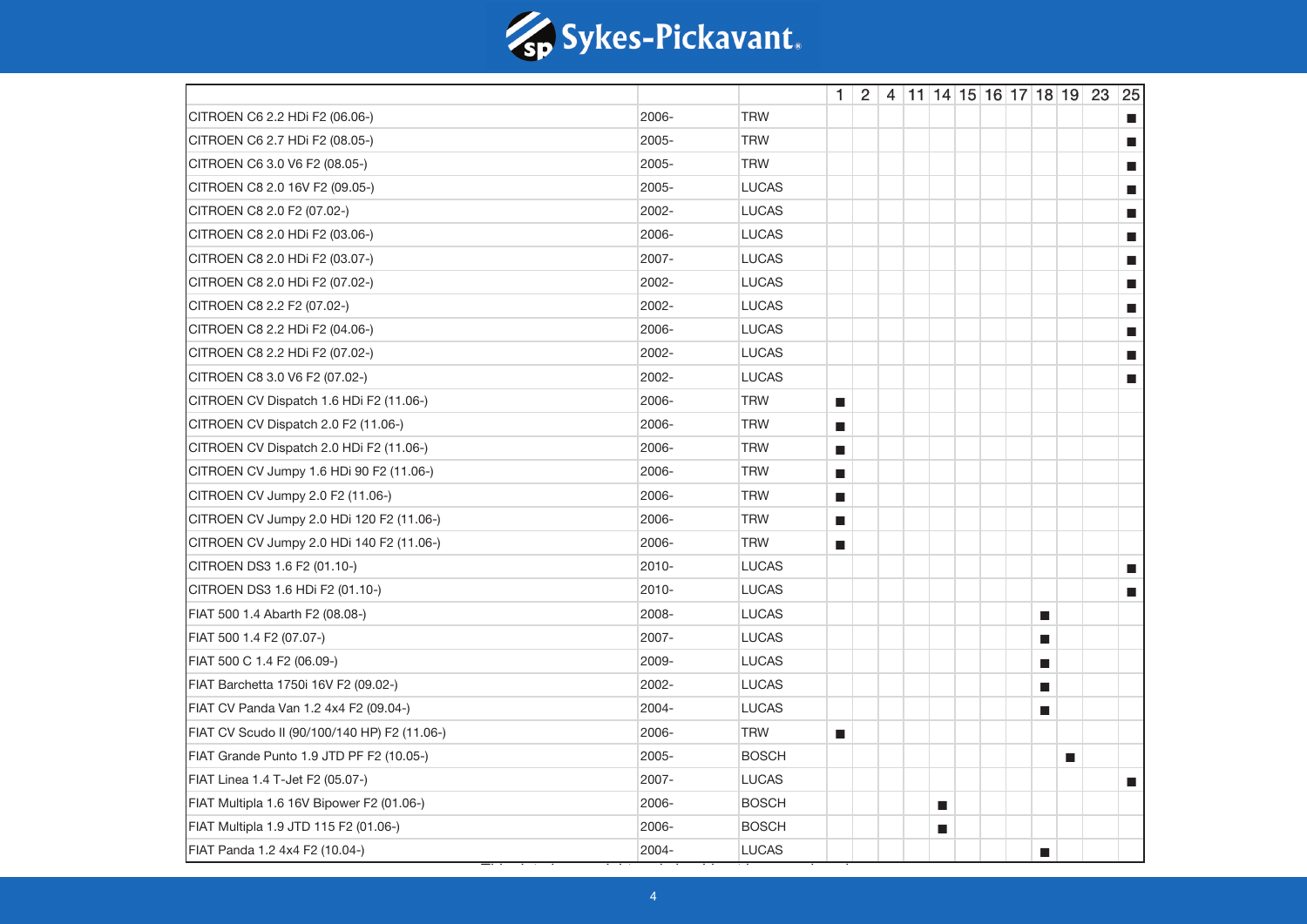

|                                                    |       |              |  |                |                |  |                             |              | $1 \mid 2 \mid 4 \mid 11 \mid 14 \mid 15 \mid 16 \mid 17 \mid 18 \mid 19 \mid 23 \mid 25$ |                          |
|----------------------------------------------------|-------|--------------|--|----------------|----------------|--|-----------------------------|--------------|-------------------------------------------------------------------------------------------|--------------------------|
| FIAT Panda 1.3 JTD 4x4 F2 (10.04-)                 | 2004- | <b>LUCAS</b> |  |                |                |  | $\mathbf{r}$                |              |                                                                                           |                          |
| FIAT Panda 1.4 Abarth F2 (06.06-)                  | 2006- | <b>LUCAS</b> |  |                |                |  | П                           |              |                                                                                           |                          |
| FIAT Punto 130 HGT 1.8 F2 (09.00-)                 | 2000- | <b>LUCAS</b> |  |                |                |  | П                           |              |                                                                                           |                          |
| FIAT Punto Evo 1.4 Turbo F2 (10.09-)               | 2009- | <b>BOSCH</b> |  |                |                |  |                             | $\mathbf{r}$ |                                                                                           |                          |
| FIAT Punto Evo 1.6 D Multijet F2 (10.09-)          | 2009- | <b>BOSCH</b> |  |                |                |  |                             | ш            |                                                                                           |                          |
| FIAT Stilo All F2 (10.01-)                         | 2001- | <b>BOSCH</b> |  | $\blacksquare$ | $\blacksquare$ |  |                             |              |                                                                                           |                          |
| FIAT Stilo Multi Wagon 1.4 - 1.6 - 1.8 F2 (01.03-) | 2003- | <b>BOSCH</b> |  | п              | $\blacksquare$ |  |                             |              |                                                                                           |                          |
| FIAT Stilo Multi Wagon 1.9 JTD F2 (01.03-)         | 2003- | <b>BOSCH</b> |  |                | a.             |  |                             |              |                                                                                           |                          |
| FIAT Ulysse 2.0 F2 (08.02-)                        | 2002- | <b>LUCAS</b> |  |                |                |  |                             |              |                                                                                           | $\blacksquare$           |
| FIAT Ulysse 2.0 JTD F2 (08.02-)                    | 2002- | <b>LUCAS</b> |  |                |                |  |                             |              |                                                                                           | $\overline{\phantom{a}}$ |
| FIAT Ulysse 2.2 JTD F2 (08.02-)                    | 2002- | <b>LUCAS</b> |  |                |                |  |                             |              |                                                                                           | П                        |
| FORD CV Tourneo Connect 1.8 16V F2 (05.02-)        | 2002- | <b>ATE</b>   |  |                |                |  | П                           |              |                                                                                           |                          |
| FORD CV Tourneo Connect 1.8 Di F2 (05.02-)         | 2002- | <b>ATE</b>   |  |                |                |  | $\mathcal{L}_{\mathcal{A}}$ |              |                                                                                           |                          |
| FORD CV Tourneo Connect 1.8 Turbo Di F2 (05.02-)   | 2002- | <b>ATE</b>   |  |                |                |  | ш                           |              |                                                                                           |                          |
| FORD CV Transit 2.2 TDCi - 2.4 TDCi F2 (04.06-)    | 2006- | <b>BOSCH</b> |  |                |                |  |                             | П            |                                                                                           |                          |
| FORD CV Transit 2.3 F2 (04.06-)                    | 2006- | <b>BOSCH</b> |  |                |                |  |                             | ш            |                                                                                           |                          |
| FORD CV Transit 3.2 TDCi F2 (04.06-)               | 2006- | <b>BOSCH</b> |  |                |                |  |                             | ш            |                                                                                           |                          |
| FORD CV Transit Connect 1.8 16V F2 (05.02-)        | 2002- | ATE          |  |                |                |  | $\mathcal{L}_{\mathcal{A}}$ |              |                                                                                           |                          |
| FORD CV Transit Connect 1.8 Di F2 (05.02-)         | 2002- | <b>ATE</b>   |  |                |                |  | $\mathcal{L}_{\mathcal{A}}$ |              |                                                                                           |                          |
| FORD CV Transit Connect 1.8 TDCi F2 (05.02-)       | 2002- | ATE          |  |                |                |  | П                           |              |                                                                                           |                          |
| FORD Fiesta 2.0 ST150 F2 (11.04-)                  | 2004- | <b>LUCAS</b> |  |                |                |  | п                           |              |                                                                                           |                          |
| FORD Focus C-Max 1.6 F2 (10.03-)                   | 2003- | <b>ATE</b>   |  |                |                |  | П                           |              |                                                                                           |                          |
| FORD Focus C-Max 1.6 TDCi F2 (10.03-)              | 2003- | <b>ATE</b>   |  |                |                |  | ш                           |              |                                                                                           |                          |
| FORD Focus C-Max 1.8 - 1.8 Flexifuel F2 (10.03-)   | 2003- | <b>ATE</b>   |  |                |                |  | $\mathcal{L}_{\mathcal{A}}$ |              |                                                                                           |                          |
| FORD Focus C-Max 1.8 TDCi F2 (12.04-)              | 2004- | <b>ATE</b>   |  |                |                |  | П                           |              |                                                                                           |                          |
| FORD Focus C-Max 2.0 F2 (04.04-)                   | 2004- | <b>ATE</b>   |  |                |                |  | П                           |              |                                                                                           |                          |
| FORD Focus C-Max 2.0 TDCi F2 (10.03-)              | 2003- | <b>ATE</b>   |  |                |                |  | П                           |              |                                                                                           |                          |
| FORD Focus II 1.4 F2 (11.04-)                      | 2004- | <b>ATE</b>   |  |                |                |  | ш                           |              |                                                                                           |                          |
| FORD Focus II 1.6 F2 (11.04-)                      | 2004- | <b>ATE</b>   |  |                |                |  | $\mathcal{L}_{\mathcal{A}}$ |              |                                                                                           |                          |
| FORD Focus II 1.6 TDCi F2 (11.04-)                 | 2004- | <b>ATE</b>   |  |                |                |  | ш                           |              |                                                                                           |                          |
| FORD Focus II 1.6 Ti F2 (11.04-)                   | 2004- | <b>ATE</b>   |  |                |                |  | П                           |              |                                                                                           |                          |
| FORD Focus II 1.8 - 1.8 Flexifuel F2 (12.05-)      | 2005- | <b>ATE</b>   |  |                |                |  | п                           |              |                                                                                           |                          |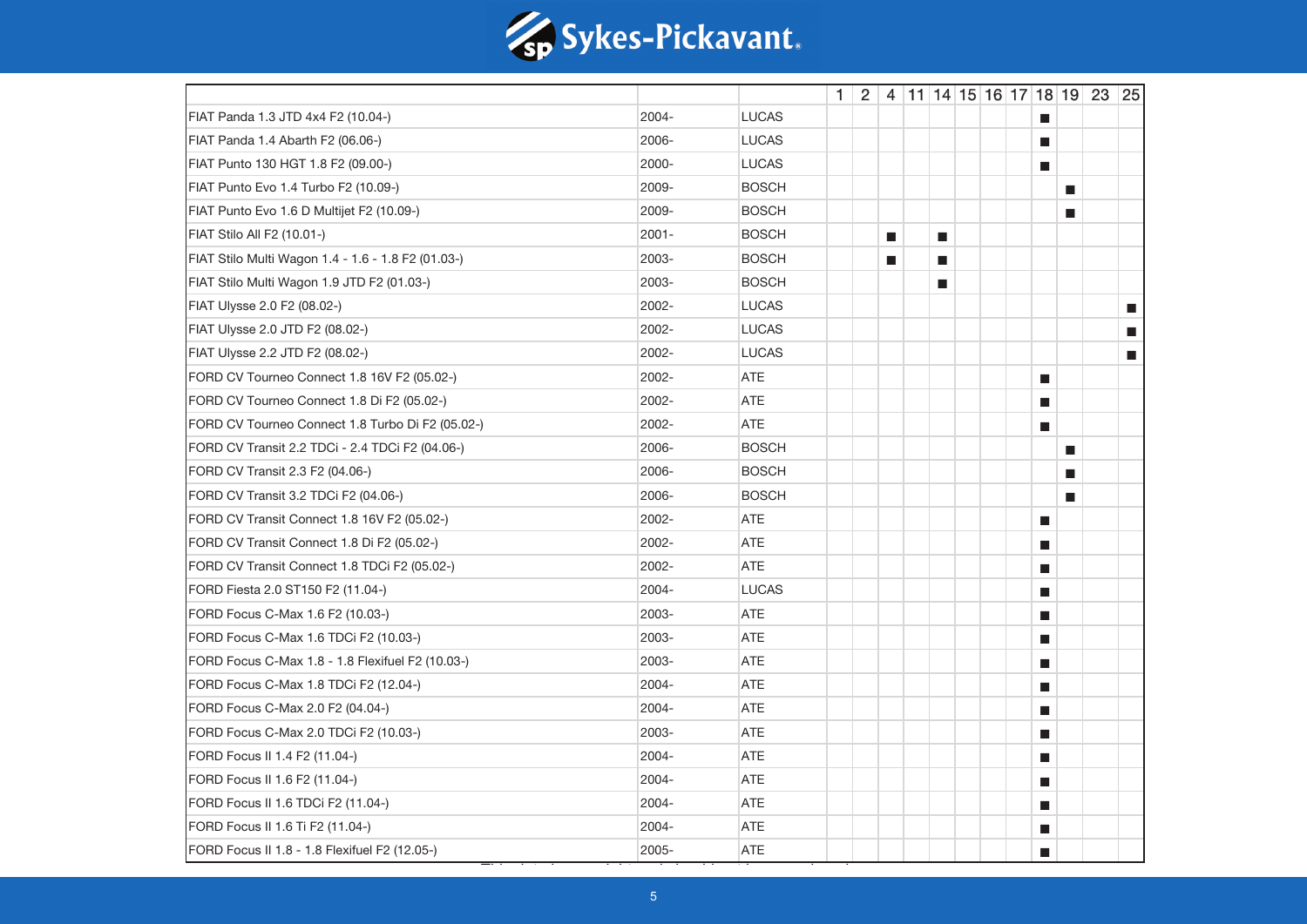

|                                                              |           |              |  |  |                             |  |                  | $1 \mid 2 \mid 4 \mid 11 \mid 14 \mid 15 \mid 16 \mid 17 \mid 18 \mid 19 \mid 23 \mid 25$ |                             |
|--------------------------------------------------------------|-----------|--------------|--|--|-----------------------------|--|------------------|-------------------------------------------------------------------------------------------|-----------------------------|
| FORD Focus II 1.8 TDCi F2 (01.05-)                           | 2005-     | <b>ATE</b>   |  |  |                             |  | <b>D</b>         |                                                                                           |                             |
| FORD Focus II 2.0 F2 (11.04-)                                | 2004-     | <b>ATE</b>   |  |  |                             |  | <b>The State</b> |                                                                                           |                             |
| FORD Focus II 2.0 TDCi F2 (11.04-)                           | 2004-     | <b>ATE</b>   |  |  |                             |  | П                |                                                                                           |                             |
| FORD Focus II 2.5 ST F2 (08.05-)                             | 2005-     | <b>ATE</b>   |  |  |                             |  | ш                |                                                                                           |                             |
| FORD Focus II St.Car - Van F2 (11.04-)                       | 2004-     | <b>ATE</b>   |  |  |                             |  | П                |                                                                                           |                             |
| FORD Galaxy 1.9 TDI F2 (04.00-03.06)                         | 2000-2006 | <b>LUCAS</b> |  |  |                             |  |                  |                                                                                           | a.                          |
| FORD Galaxy 1.9 TDiPD F2 (11.02-03.06)                       | 2002-2006 | <b>LUCAS</b> |  |  |                             |  |                  |                                                                                           | a.                          |
| FORD Galaxy 2.8i V6 F2 (04.00-03.06)                         | 2000-2006 | <b>LUCAS</b> |  |  |                             |  |                  |                                                                                           | m.                          |
| FORD Galaxy all without electric handbrake F2 (04.06-07.06)  | 2006-2006 | <b>TRW</b>   |  |  |                             |  |                  |                                                                                           | П                           |
| FORD Galaxy all without electric handbrake F2 (08.06-)       | 2006-     | <b>TRW</b>   |  |  |                             |  |                  |                                                                                           | П                           |
| FORD Mondeo 1.8 16V F2 (09.04-)                              | 2004-     | <b>BOSCH</b> |  |  | $\blacksquare$              |  |                  |                                                                                           |                             |
| FORD Mondeo 1.8 SCi F2 (09.04-)                              | 2004-     | <b>BOSCH</b> |  |  | $\blacksquare$              |  |                  |                                                                                           |                             |
| FORD Mondeo 2.0 16V DI/TDDi/TDCi F2 (09.04-)                 | 2004-     | <b>BOSCH</b> |  |  | $\mathbb{R}^3$              |  |                  |                                                                                           |                             |
| FORD Mondeo 2.0 16V F2 (09.04-)                              | 2004-     | <b>BOSCH</b> |  |  | П                           |  |                  |                                                                                           |                             |
| FORD Mondeo 2.2 TDCi F2 (09.04-)                             | 2004-     | <b>BOSCH</b> |  |  | $\blacksquare$              |  |                  |                                                                                           |                             |
| FORD Mondeo 2.5 V6 24V F2 (09.04-)                           | 2004-     | <b>BOSCH</b> |  |  | П                           |  |                  |                                                                                           |                             |
| FORD Mondeo 3.0 V6 24V F2 (09.04-)                           | 2004-     | <b>BOSCH</b> |  |  | $\blacksquare$              |  |                  |                                                                                           |                             |
| FORD Mondeo all models F2 (03.07-)                           | 2007-     | <b>TRW</b>   |  |  |                             |  |                  |                                                                                           | a.                          |
| FORD Mondeo St.car 1.8 16V F2 (09.04-)                       | 2004-     | <b>BOSCH</b> |  |  | $\mathcal{L}_{\mathcal{A}}$ |  |                  |                                                                                           |                             |
| FORD Mondeo St.car 1.8 SCi F2 (09.04-)                       | 2004-     | <b>BOSCH</b> |  |  | $\blacksquare$              |  |                  |                                                                                           |                             |
| FORD Mondeo St.car 2.0 16V DI/TDDi/TDCi F2 (09.04-)          | 2004-     | <b>BOSCH</b> |  |  | $\blacksquare$              |  |                  |                                                                                           |                             |
| FORD Mondeo St.car 2.0 16V F2 (09.04-)                       | 2004-     | <b>BOSCH</b> |  |  | $\blacksquare$              |  |                  |                                                                                           |                             |
| FORD Mondeo St.car 2.2 TDCi F2 (09.04-)                      | 2004-     | <b>BOSCH</b> |  |  | $\blacksquare$              |  |                  |                                                                                           |                             |
| FORD Mondeo St.car 2.5 V6 24V F2 (09.04-)                    | 2004-     | <b>BOSCH</b> |  |  | П                           |  |                  |                                                                                           |                             |
| FORD Mondeo St.car 3.0 V6 24V F2 (09.04-)                    | 2004-     | <b>BOSCH</b> |  |  | $\blacksquare$              |  |                  |                                                                                           |                             |
| FORD Mondeo St.car ST220 F2 (09.04-)                         | 2004-     | <b>BOSCH</b> |  |  | $\blacksquare$              |  |                  |                                                                                           |                             |
| FORD Mondeo ST220 F2 (09.04-)                                | 2004-     | <b>BOSCH</b> |  |  | П                           |  |                  |                                                                                           |                             |
| FORD S-Max 1.8 TDCi w/o elect. handbrake (74 kW) F2 (01.07-) | 2007-     | <b>TRW</b>   |  |  |                             |  |                  |                                                                                           | $\mathcal{L}_{\mathcal{A}}$ |
| FORD S-Max 1.8 TDCi w/o elect. handbrake (92 kW) F2 (06.06-) | 2006-     | <b>TRW</b>   |  |  |                             |  |                  |                                                                                           | $\blacksquare$              |
| FORD S-Max 2.0 TDCi w/o elect. handbrake F2 (10.07-)         | 2007-     | <b>TRW</b>   |  |  |                             |  |                  |                                                                                           | П                           |
| FORD S-Max 2.0 w/o elect. handbrake F2 (12.08-)              | 2008-     | <b>TRW</b>   |  |  |                             |  |                  |                                                                                           | m.                          |
| FORD S-Max 2.2 TDCi w/o elect. handbrake F2 (03.08-)         | 2008-     | <b>TRW</b>   |  |  |                             |  |                  |                                                                                           | $\blacksquare$              |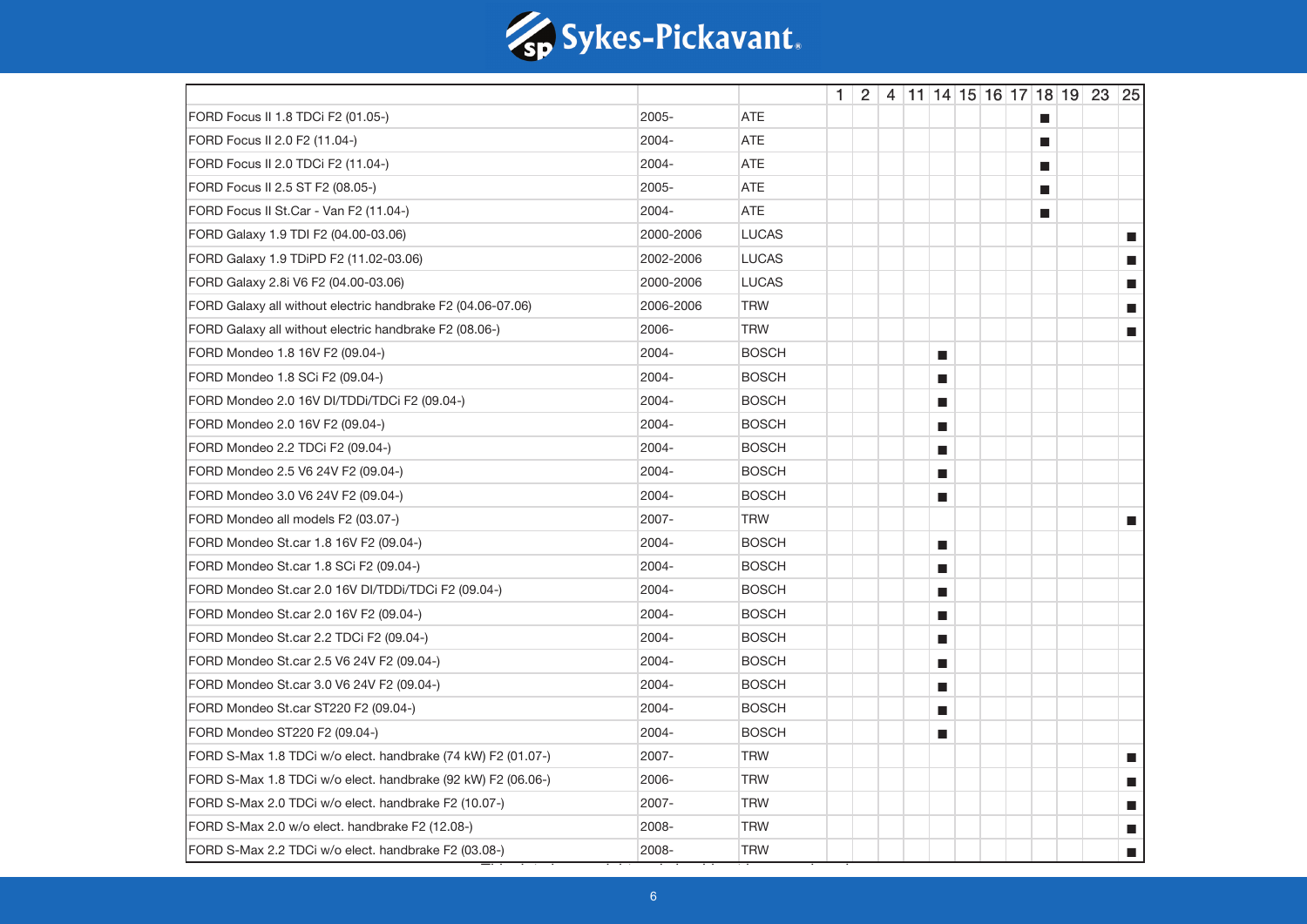

|                                                        |          |              |                             |                             |                             |  |  |                             | $1 \mid 2 \mid 4 \mid 11 \mid 14 \mid 15 \mid 16 \mid 17 \mid 18 \mid 19 \mid 23 \mid 25$ |                |
|--------------------------------------------------------|----------|--------------|-----------------------------|-----------------------------|-----------------------------|--|--|-----------------------------|-------------------------------------------------------------------------------------------|----------------|
| HONDA Accord VIII 2.0 F2 (02.03-)                      | 2003-    | <b>LUCAS</b> |                             |                             |                             |  |  |                             |                                                                                           | П              |
| HONDA Accord VIII 2.2 CTDi F2 (02.03-)                 | 2003-    | <b>LUCAS</b> |                             |                             |                             |  |  |                             |                                                                                           | П              |
| HONDA Accord VIII 2.4 F2 (02.03-)                      | 2003-    | <b>LUCAS</b> |                             |                             |                             |  |  |                             |                                                                                           | $\blacksquare$ |
| HONDA Civic VI 1.4 - 1.4 iS - 1.6 i F2 (02.01-)        | 2001-    | <b>NIH</b>   |                             |                             |                             |  |  | П                           |                                                                                           |                |
| HYUNDAI Coupé 2.0 - 2.7 V6 F2 (03.02-)                 | 2002-    | <b>MAN</b>   | $\blacksquare$              |                             |                             |  |  |                             |                                                                                           |                |
| HYUNDAI Elantra 1.6 - 1.8 - 2.0 - 2.0 CRDi F2 (06.00-) | 2000-    | <b>MAN</b>   | $\mathbf{r}$                |                             |                             |  |  |                             |                                                                                           |                |
| KIA Carens II 1.6 - 1.8 F2 (07.02-)                    | 2002-    | <b>KAS</b>   |                             |                             | $\mathcal{L}_{\mathcal{A}}$ |  |  |                             |                                                                                           |                |
| KIA Carens II 2.0 CRDi F2 (07.02-)                     | 2002-    | <b>KAS</b>   |                             |                             | $\blacksquare$              |  |  |                             |                                                                                           |                |
| KIA Carens II 2.0 CVVT F2 (06.04-)                     | 2004-    | <b>KAS</b>   |                             |                             | $\blacksquare$              |  |  |                             |                                                                                           |                |
| KIA Cerato 1.5 CRDi F2 (07.05-)                        | 2005-    | <b>MAN</b>   | $\mathcal{L}_{\mathcal{A}}$ |                             |                             |  |  |                             |                                                                                           |                |
| KIA Cerato 1.6 F2 (11.04-)                             | 2004-    | <b>MAN</b>   | $\mathcal{L}_{\mathcal{A}}$ |                             |                             |  |  |                             |                                                                                           |                |
| KIA Cerato 2.0 CRDi F2 (11.04-)                        | 2004-    | <b>MAN</b>   | $\mathcal{L}_{\mathcal{A}}$ |                             |                             |  |  |                             |                                                                                           |                |
| KIA Cerato 2.0 F2 (11.04-)                             | 2004-    | <b>MAN</b>   | $\blacksquare$              |                             |                             |  |  |                             |                                                                                           |                |
| KIA Picanto 1.0 with ABS F2 (02.05-)                   | 2005-    | <b>KAS</b>   |                             |                             | $\blacksquare$              |  |  |                             |                                                                                           |                |
| KIA Picanto 1.1 CRDi with ABS F2 (10.05-)              | 2005-    | KAS          |                             |                             | $\blacksquare$              |  |  |                             |                                                                                           |                |
| KIA Picanto 1.1 with ABS F2 (02.05-)                   | 2005-    | KAS          |                             |                             | $\mathcal{L}_{\mathcal{A}}$ |  |  |                             |                                                                                           |                |
| LANCIA Thema 2.0ie F2 (-09.88)                         | 2000.8-  | <b>BEN</b>   |                             |                             |                             |  |  |                             | $\blacksquare$                                                                            |                |
| LANCIA Thema 2.4 DS - 2.5 TDS F2 (-09.88)              | 2000.8-  | <b>BEN</b>   |                             |                             |                             |  |  |                             | ш                                                                                         |                |
| LANCIA Thema 2.8 V6 F2 (-09.88)                        | 2000.8-  | <b>BEN</b>   |                             |                             |                             |  |  |                             | ш                                                                                         |                |
| LANCIA Thema 8.32 F2 (-09.88)                          | 2000.8-  | <b>BEN</b>   |                             |                             |                             |  |  |                             | ш                                                                                         |                |
| LANCIA Thema St.Car F2 (-09.88)                        | 2000.8-  | <b>BEN</b>   |                             |                             |                             |  |  |                             | $\blacksquare$                                                                            |                |
| MAZDA 3 1.4 F2 (10.03-)                                | 2003-    | <b>ATE</b>   |                             |                             |                             |  |  | $\mathcal{L}_{\mathcal{A}}$ |                                                                                           |                |
| MAZDA 3 1.6 DI Turbo F2 (06.04-)                       | 2004-    | <b>ATE</b>   |                             |                             |                             |  |  | $\mathcal{L}_{\mathcal{A}}$ |                                                                                           |                |
| MAZDA 3 1.6 F2 (10.03-)                                | 2003-    | <b>ATE</b>   |                             |                             |                             |  |  | $\mathcal{L}_{\mathcal{A}}$ |                                                                                           |                |
| MAZDA 3 2.0 F2 (10.03-)                                | 2003-    | <b>ATE</b>   |                             |                             |                             |  |  | ш                           |                                                                                           |                |
| MAZDA 3 2.3 MPS F2 (06.06-)                            | 2006-    | ATE          |                             |                             |                             |  |  | $\blacksquare$              |                                                                                           |                |
| MAZDA 3 2.3 MZR F2 (10.03-)                            | 2003-    | <b>ATE</b>   |                             |                             |                             |  |  | П                           |                                                                                           |                |
| MAZDA 323 F 1.6 F2 (01.01-)                            | $2001 -$ | <b>AKE</b>   |                             | $\blacksquare$              |                             |  |  |                             |                                                                                           |                |
| MAZDA 323 F 2.0 F2 (01.01-)                            | 2001-    | <b>AKE</b>   |                             | $\mathcal{L}_{\mathcal{A}}$ |                             |  |  |                             |                                                                                           |                |
| MAZDA 5 1.8 - 2.0 F2 (02.05-)                          | 2005-    | <b>ATE</b>   |                             |                             |                             |  |  | $\mathcal{L}_{\mathcal{A}}$ |                                                                                           |                |
| MAZDA 5 2.0 CITD F2 (02.05-)                           | 2005-    | <b>ATE</b>   |                             |                             |                             |  |  | $\mathcal{L}_{\mathcal{A}}$ |                                                                                           |                |
| MAZDA 6 1.8 F2 (08.02-)                                | 2002-    | AKE          |                             |                             |                             |  |  | П                           |                                                                                           |                |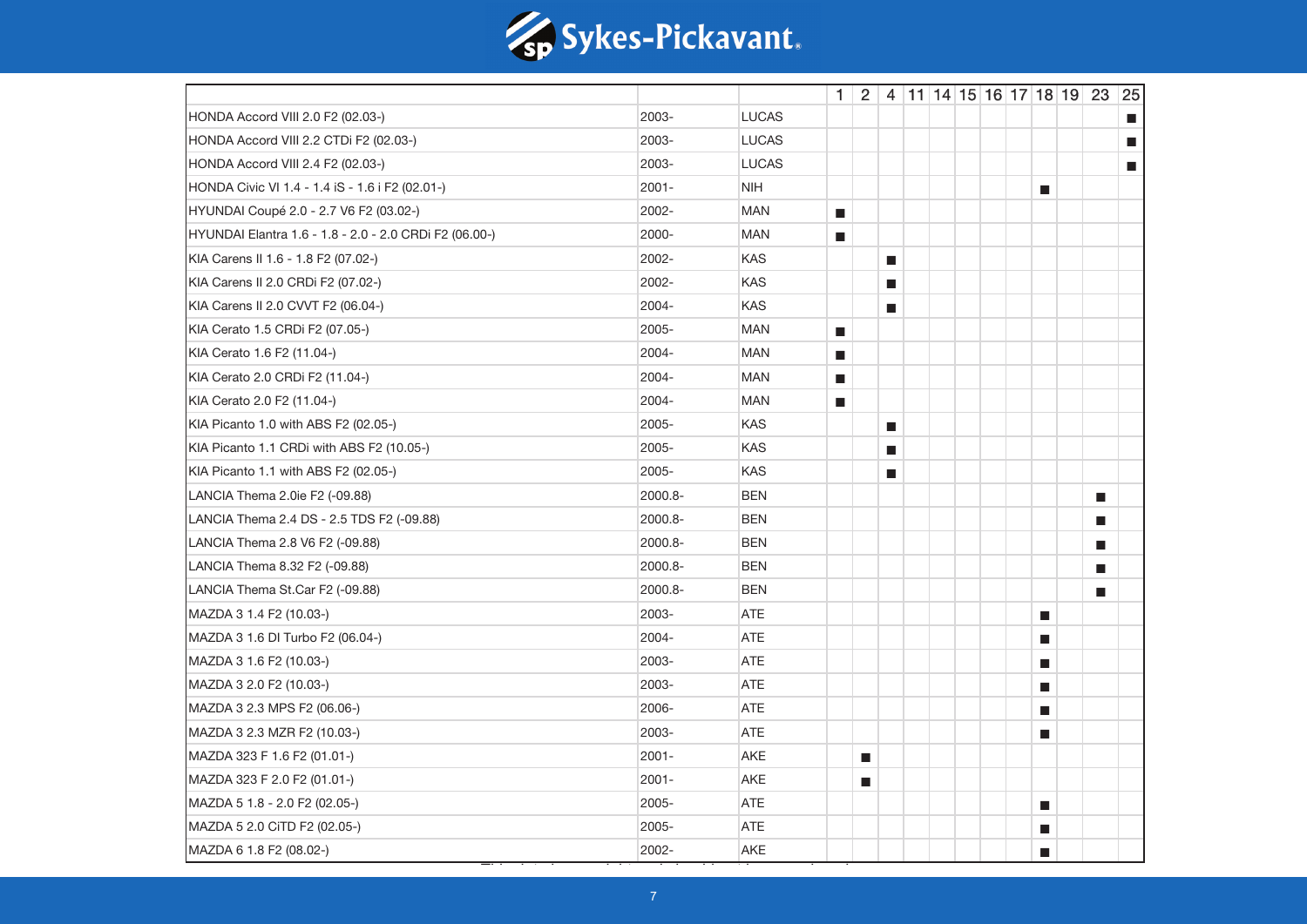

|                                                     |       |              |                             |                |                |  |  |                             | $1 \mid 2 \mid 4 \mid 11 \mid 14 \mid 15 \mid 16 \mid 17 \mid 18 \mid 19 \mid 23 \mid 25$ |                |
|-----------------------------------------------------|-------|--------------|-----------------------------|----------------|----------------|--|--|-----------------------------|-------------------------------------------------------------------------------------------|----------------|
| MAZDA 6 1.8 MRZ - 2.0 MRZ - 2.5 MRZ F2 (08.07-)     | 2007- | <b>TOK</b>   |                             |                |                |  |  | <b>D</b>                    |                                                                                           |                |
| MAZDA 6 1.8 St.Car F2 (08.02-)                      | 2002- | <b>AKE</b>   |                             |                |                |  |  | <b>The State</b>            |                                                                                           |                |
| MAZDA 6 2.0 DI F2 (08.02-)                          | 2002- | AKE          |                             |                |                |  |  | П                           |                                                                                           |                |
| MAZDA 6 2.0 DI St.Car F2 (08.02-)                   | 2002- | <b>AKE</b>   |                             |                |                |  |  | ш                           |                                                                                           |                |
| MAZDA 6 2.0 F2 (08.02-)                             | 2002- | <b>AKE</b>   |                             |                |                |  |  | $\mathcal{L}_{\mathcal{A}}$ |                                                                                           |                |
| MAZDA 6 2.0 St.Car F2 (08.02-)                      | 2002- | AKE          |                             |                |                |  |  | П                           |                                                                                           |                |
| MAZDA 6 2.3 17" wheel F2 (08.02-)                   | 2002- | AKE          |                             |                |                |  |  | $\mathcal{L}_{\mathcal{A}}$ |                                                                                           |                |
| MAZDA 6 2.3 18" wheel F2 (03.05-)                   | 2005- | <b>TOK</b>   |                             |                |                |  |  | П                           |                                                                                           |                |
| MAZDA 6 2.3 St.Car 17" wheel F2 (08.02-)            | 2002- | AKE          |                             |                |                |  |  | $\mathbf{r}$                |                                                                                           |                |
| MAZDA 6 2.3 St.Car 18" wheel F2 (03.05-)            | 2005- | <b>TOK</b>   |                             |                |                |  |  | $\blacksquare$              |                                                                                           |                |
| MAZDA MX-5 1.8 - 2.0 F2 (03.05-)                    | 2005- | <b>NIH</b>   |                             |                | $\blacksquare$ |  |  |                             |                                                                                           |                |
| MAZDA Premacy 2.0 F2 (11.01-)                       | 2001- | <b>AKE</b>   |                             | $\blacksquare$ |                |  |  |                             |                                                                                           |                |
| MAZDA RX 8 2.6 (141 KW - 170 KW) F2 (05.03-)        | 2003- | <b>TOK</b>   | $\blacksquare$              |                |                |  |  |                             |                                                                                           |                |
| MINI Mini Clubman 1.6 Diesel F2 (09.07-)            | 2007- | <b>TRW</b>   |                             |                |                |  |  |                             | #                                                                                         |                |
| MINI Mini Clubman 1.6 F2 (09.07-)                   | 2007- | <b>TRW</b>   |                             |                |                |  |  |                             | $\#$                                                                                      |                |
| MINI Mini Cooper (10 mm. inlet) F2 (05.03-)         | 2003- | <b>ATE</b>   |                             |                |                |  |  |                             | $\#$                                                                                      |                |
| MINI Mini Cooper 1.6 Diesel F2 (11.06-)             | 2006- | <b>TRW</b>   |                             |                |                |  |  |                             | $\#$                                                                                      |                |
| MINI Mini Cooper S - S Works 1.6 F2 (11.06-)        | 2006- | <b>TRW</b>   |                             |                |                |  |  |                             | $\#$                                                                                      |                |
| MINI Mini Cooper S Works (10 mm. inlet) F2 (11.03-) | 2003- | ATE          |                             |                |                |  |  |                             | #                                                                                         |                |
| MINI Mini One (10 mm. inlet) F2 (05.03-)            | 2003- | <b>ATE</b>   |                             |                |                |  |  |                             | $\#$                                                                                      |                |
| MINI Mini One 1.4 F2 (11.06-)                       | 2006- | <b>TRW</b>   |                             |                |                |  |  |                             | $\#$                                                                                      |                |
| MINI Mini One D (10 mm. inlet) F2 (05.03-)          | 2003- | <b>ATE</b>   |                             |                |                |  |  |                             | $\#$                                                                                      |                |
| MINI Mini One D (12 mm. inlet) F2 (05.03-)          | 2003- | ATE          |                             |                |                |  |  |                             | $\#$                                                                                      |                |
| MITSUBISHI Carisma 1.6 F2 (09.00-)                  | 2000- | <b>LUCAS</b> |                             |                |                |  |  |                             |                                                                                           | П              |
| MITSUBISHI Carisma 1.8 GDI F2 (09.00-)              | 2000- | <b>LUCAS</b> |                             |                |                |  |  |                             |                                                                                           | a.             |
| MITSUBISHI Carisma 1.9 D - TD - DI-D F2 (09.00-)    | 2000- | <b>LUCAS</b> |                             |                |                |  |  |                             |                                                                                           | a.             |
| MITSUBISHI Colt VI 1.3 F2 (06.04-)                  | 2004- | <b>TRW</b>   | $\mathcal{L}_{\mathcal{A}}$ |                |                |  |  |                             |                                                                                           |                |
| MITSUBISHI Colt VI 1.5 CZT F2 (03.05-)              | 2005- | <b>TRW</b>   | $\blacksquare$              |                |                |  |  |                             |                                                                                           |                |
| MITSUBISHI Colt VI 1.5 DI-D F2 (08.04-)             | 2004- | <b>TRW</b>   | $\mathcal{L}_{\mathcal{A}}$ |                |                |  |  |                             |                                                                                           |                |
| MITSUBISHI Colt VI 1.5 F2 (06.04-)                  | 2004- | <b>TRW</b>   | $\blacksquare$              |                |                |  |  |                             |                                                                                           |                |
| MITSUBISHI Space Star 1.6 16V F2 (09.01-)           | 2001- | <b>LUCAS</b> |                             |                |                |  |  |                             |                                                                                           | П              |
| MITSUBISHI Space Star 1.9 DI-D F2 (02.01-)          | 2001- | <b>LUCAS</b> |                             |                |                |  |  |                             |                                                                                           | $\blacksquare$ |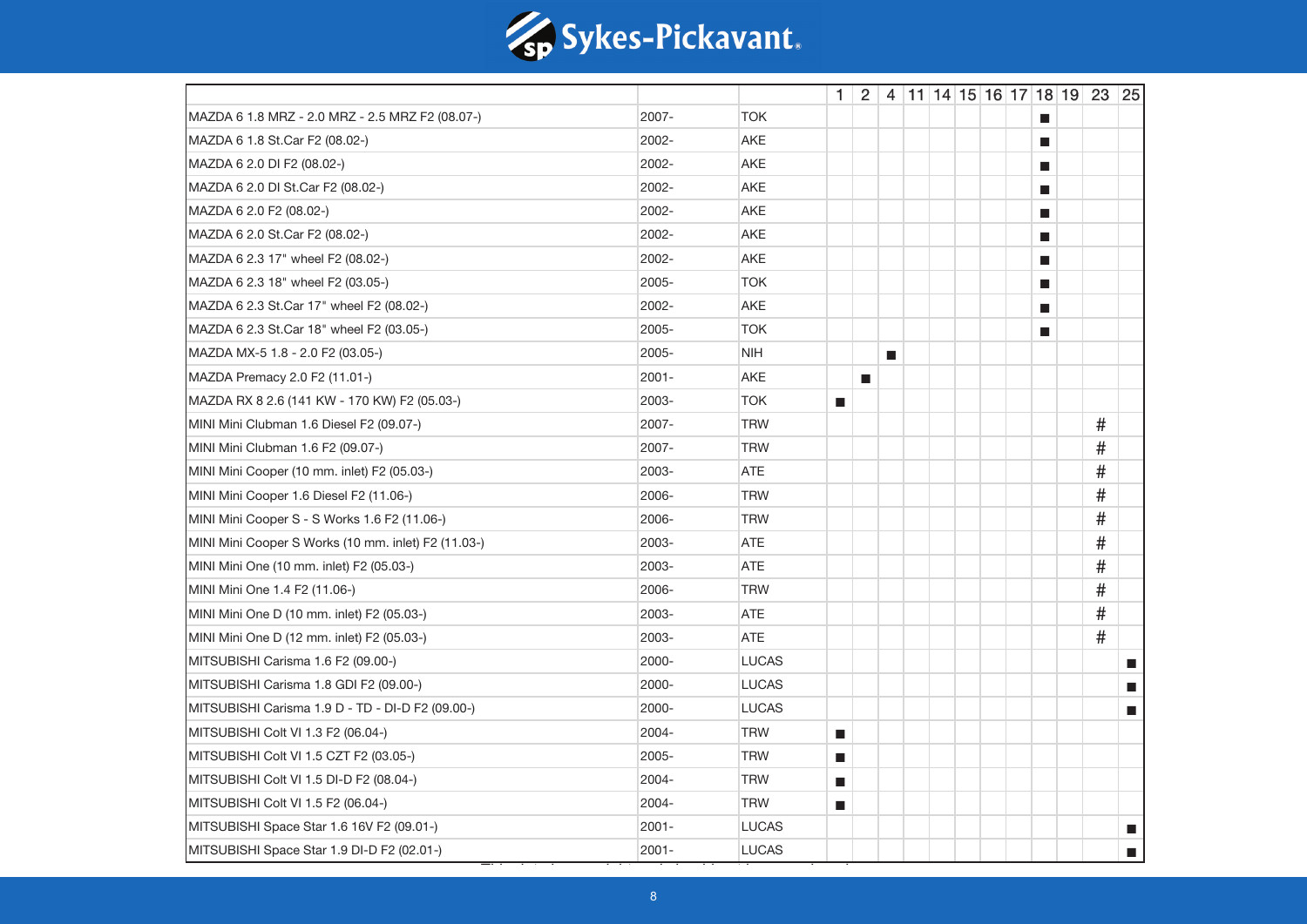

|                                              |          |              |                             |  |                             |                             |  |                             | $1 \mid 2 \mid 4 \mid 11 \mid 14 \mid 15 \mid 16 \mid 17 \mid 18 \mid 19 \mid 23 \mid 25$ |                          |
|----------------------------------------------|----------|--------------|-----------------------------|--|-----------------------------|-----------------------------|--|-----------------------------|-------------------------------------------------------------------------------------------|--------------------------|
| NISSAN Almera II 1.5 dCi F2 (03.03-)         | 2003-    | <b>TRW</b>   |                             |  |                             |                             |  | П                           |                                                                                           |                          |
| NISSAN Almera II 1.5 w. ABS F2 (03.00-)      | 2000-    | <b>TRW</b>   |                             |  |                             |                             |  |                             |                                                                                           | $\overline{\phantom{a}}$ |
| NISSAN Almera II 1.5 w/o ABS F2 (03.00-)     | 2000-    | <b>LUCAS</b> |                             |  |                             |                             |  | П                           |                                                                                           |                          |
| NISSAN Almera II 1.8 with ASR F2 (03.00-)    | 2000-    | <b>TRW</b>   |                             |  |                             |                             |  |                             |                                                                                           | $\overline{\phantom{a}}$ |
| NISSAN Almera II 1.8 without ASR F2 (03.00-) | 2000-    | <b>LUCAS</b> |                             |  |                             |                             |  | $\mathcal{L}_{\mathcal{A}}$ |                                                                                           |                          |
| NISSAN Almera II 1.8 without ASR F2 (03.00-) | 2000-    | <b>TRW</b>   |                             |  |                             |                             |  | П                           |                                                                                           |                          |
| NISSAN Almera II 2.2 Di F2 (03.01-)          | 2001-    | <b>TRW</b>   |                             |  |                             |                             |  | П                           |                                                                                           |                          |
| NISSAN Almera Tino 1.8 16V F2 (04.01-)       | $2001 -$ | <b>TRW</b>   |                             |  |                             |                             |  |                             |                                                                                           | П                        |
| NISSAN Almera Tino 2.0 16V F2 (04.01-)       | 2001-    | <b>TRW</b>   |                             |  |                             |                             |  |                             |                                                                                           | $\blacksquare$           |
| NISSAN Almera Tino 2.2 Di F2 (04.01-)        | 2001-    | <b>TRW</b>   |                             |  |                             |                             |  |                             |                                                                                           | $\overline{\phantom{a}}$ |
| NISSAN CV Interstar dCi 100 F2 (11.03-)      | 2003-    | <b>BOSCH</b> |                             |  | $\mathcal{L}_{\mathcal{A}}$ |                             |  |                             |                                                                                           |                          |
| NISSAN CV Interstar dCi 120 F2 (07.02-)      | 2002-    | <b>BOSCH</b> |                             |  | $\blacksquare$              |                             |  |                             |                                                                                           |                          |
| NISSAN CV Interstar dCi 140 F2 (11.03-)      | 2003-    | <b>BOSCH</b> |                             |  | $\blacksquare$              |                             |  |                             |                                                                                           |                          |
| NISSAN CV Interstar dCi 80 F2 (07.02-)       | 2002-    | <b>BOSCH</b> |                             |  | $\mathcal{L}_{\mathcal{A}}$ |                             |  |                             |                                                                                           |                          |
| NISSAN CV Interstar dCi 90 F2 (07.02-)       | 2002-    | <b>BOSCH</b> |                             |  | $\blacksquare$              |                             |  |                             |                                                                                           |                          |
| NISSAN CV Primastar 2.0 F2 (03.01-)          | 2001-    | <b>LUCAS</b> | $\mathcal{L}_{\mathcal{A}}$ |  |                             |                             |  |                             |                                                                                           |                          |
| NISSAN CV Primastar dCi 100 F2 (03.01-)      | 2001-    | <b>LUCAS</b> | $\mathcal{L}_{\mathcal{A}}$ |  |                             |                             |  |                             |                                                                                           |                          |
| NISSAN CV Primastar dCi 140 F2 (09.03-)      | 2003-    | <b>LUCAS</b> | $\mathcal{L}_{\mathcal{A}}$ |  |                             |                             |  |                             |                                                                                           |                          |
| NISSAN CV Primastar dCi 150 F2 (07.02-)      | 2002-    | <b>LUCAS</b> | $\mathcal{L}_{\mathcal{A}}$ |  |                             |                             |  |                             |                                                                                           |                          |
| NISSAN CV Primastar dCi 80 F2 (03.01-)       | 2001-    | <b>LUCAS</b> | $\blacksquare$              |  |                             |                             |  |                             |                                                                                           |                          |
| NISSAN Maxima QX 2.0 V6 24V F2 (03.00-)      | 2000-    | <b>TOK</b>   |                             |  |                             | $\mathcal{L}_{\mathcal{A}}$ |  |                             |                                                                                           |                          |
| NISSAN Maxima QX 2.5 V6 24V F2 (03.00-)      | 2000-    | <b>TOK</b>   |                             |  |                             | $\blacksquare$              |  |                             |                                                                                           |                          |
| NISSAN Maxima QX 3.0 V6 24V F2 (03.00-)      | 2000-    | <b>TOK</b>   |                             |  |                             | <b>The State</b>            |  |                             |                                                                                           |                          |
| NISSAN Primera 1.6 F2 (03.02-)               | 2002-    | <b>ATE</b>   |                             |  |                             |                             |  | $\mathcal{L}_{\mathcal{A}}$ |                                                                                           |                          |
| NISSAN Primera 1.8 F2 (03.02-)               | 2002-    | <b>ATE</b>   |                             |  |                             |                             |  | П                           |                                                                                           |                          |
| NISSAN Primera 2.0 F2 (03.02-)               | 2002-    | <b>ATE</b>   |                             |  |                             |                             |  | П                           |                                                                                           |                          |
| NISSAN Primera 2.2 Di F2 (03.02-)            | 2002-    | <b>ATE</b>   |                             |  |                             |                             |  | П                           |                                                                                           |                          |
| OPEL Astra H (w/ 34 mm. piston) F2 (03.04-)  | 2004-    | <b>LUCAS</b> |                             |  |                             |                             |  | ш                           |                                                                                           |                          |
| OPEL Astra H (w/ 36 mm. piston) F2 (03.04-)  | 2004-    | <b>LUCAS</b> |                             |  |                             |                             |  | $\mathcal{L}_{\mathcal{A}}$ |                                                                                           |                          |
| OPEL Astra H (w/ 38 mm. piston) F2 (03.04-)  | 2004-    | <b>LUCAS</b> |                             |  |                             |                             |  |                             |                                                                                           | П                        |
| OPEL Combo 1.6 F2 (10.01-)                   | 2001-    | <b>LUCAS</b> |                             |  |                             |                             |  | ш                           |                                                                                           |                          |
| OPEL Combo 1.7 DI 16V F2 (10.01-)            | 2001-    | <b>LUCAS</b> |                             |  |                             |                             |  | п                           |                                                                                           |                          |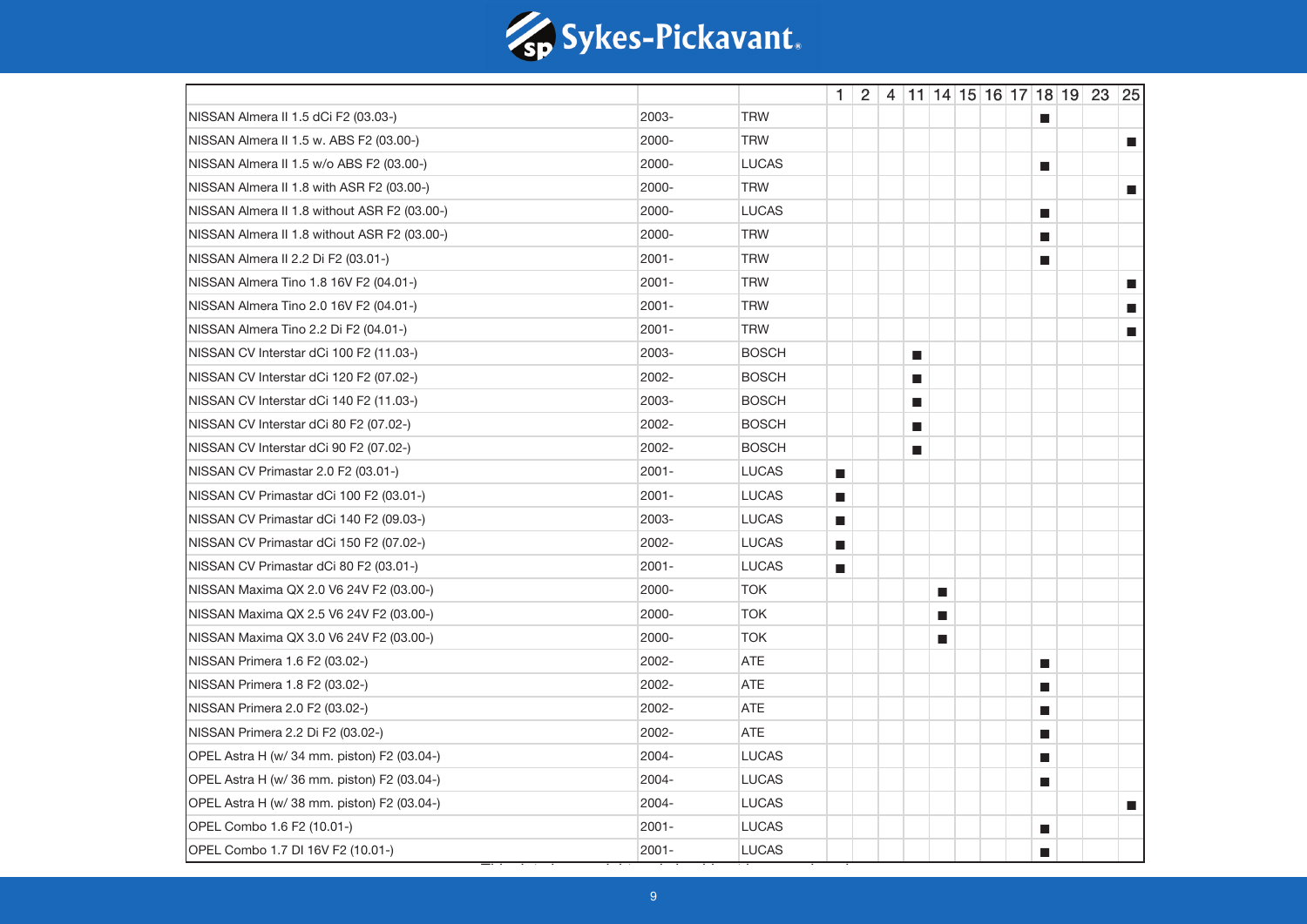

|                                            |          |              |  |   |  |  |                             | $1 \mid 2 \mid 4 \mid 11 \mid 14 \mid 15 \mid 16 \mid 17 \mid 18 \mid 19 \mid 23 \mid 25$ |                             |
|--------------------------------------------|----------|--------------|--|---|--|--|-----------------------------|-------------------------------------------------------------------------------------------|-----------------------------|
| OPEL Combo 1.7 DTI 16V F2 (10.01-)         | $2001 -$ | <b>LUCAS</b> |  |   |  |  | $\mathbf{r}$                |                                                                                           |                             |
| OPEL Corsa C 1.0 12V F2 (09.00-)           | 2000-    | <b>LUCAS</b> |  |   |  |  | П                           |                                                                                           |                             |
| OPEL Corsa C 1.2 16V F2 (09.00-)           | 2000-    | <b>LUCAS</b> |  |   |  |  | П                           |                                                                                           |                             |
| OPEL Corsa C 1.4 16V F2 (09.00-)           | 2000-    | <b>LUCAS</b> |  |   |  |  | ш                           |                                                                                           |                             |
| OPEL Corsa C 1.7 DI 16V F2 (09.00-)        | 2000-    | <b>LUCAS</b> |  |   |  |  | $\mathcal{L}_{\mathcal{A}}$ |                                                                                           |                             |
| OPEL Corsa C 1.7 DTI 16V F2 (09.00-)       | 2000-    | <b>LUCAS</b> |  |   |  |  | $\blacksquare$              |                                                                                           |                             |
| OPEL Corsa C 1.8 16V F2 (09.00-)           | 2000-    | <b>LUCAS</b> |  |   |  |  | $\mathcal{L}_{\mathcal{A}}$ |                                                                                           |                             |
| OPEL Corsa D 1.7 CDTi F2 (07.06-)          | 2006-    | <b>BOSCH</b> |  |   |  |  |                             | <b>College</b>                                                                            |                             |
| OPEL GT 2.0 Turbo Cabrio F2 (09.06-)       | 2006-    | ATE          |  |   |  |  | П                           |                                                                                           |                             |
| OPEL Meriva 1.4 16V Twinport F2 (07.04-)   | 2004-    | <b>LUCAS</b> |  |   |  |  | $\blacksquare$              |                                                                                           |                             |
| OPEL Meriva 1.6 16V F2 (05.03-)            | 2003-    | <b>LUCAS</b> |  |   |  |  |                             |                                                                                           | $\blacksquare$              |
| OPEL Meriva 1.6 F2 (05.03-)                | 2003-    | <b>LUCAS</b> |  |   |  |  | П                           |                                                                                           |                             |
| OPEL Meriva 1.6 OPC Turbo F2 (07.05-)      | 2005-    | <b>LUCAS</b> |  |   |  |  |                             |                                                                                           | $\mathcal{L}_{\mathcal{A}}$ |
| OPEL Meriva 1.7 CDTI F2 (09.03-)           | 2003-    | <b>LUCAS</b> |  |   |  |  |                             |                                                                                           | $\blacksquare$              |
| OPEL Meriva 1.7 DTI F2 (09.03-)            | 2003-    | <b>LUCAS</b> |  |   |  |  |                             |                                                                                           | $\blacksquare$              |
| OPEL Meriva 1.8 F2 (05.03-)                | 2003-    | <b>LUCAS</b> |  |   |  |  |                             |                                                                                           | П                           |
| OPEL Movano all F2 (10.03-)                | 2003-    | <b>BOSCH</b> |  | П |  |  |                             |                                                                                           |                             |
| OPEL Signum 1.8 F2 (05.03-)                | 2003-    | ATE          |  |   |  |  | $\mathcal{L}_{\mathcal{A}}$ |                                                                                           |                             |
| OPEL Signum 1.8 Sport F2 (05.03-)          | 2003-    | ATE          |  |   |  |  | $\mathcal{L}_{\mathcal{A}}$ |                                                                                           |                             |
| OPEL Signum 1.9 CDTI F2 (04.04-)           | 2004-    | ATE          |  |   |  |  | $\blacksquare$              |                                                                                           |                             |
| OPEL Signum 1.9 CDTI Sport F2 (04.04-)     | 2004-    | <b>ATE</b>   |  |   |  |  | п                           |                                                                                           |                             |
| OPEL Signum 2.0 DTI F2 (05.03-)            | 2003-    | <b>ATE</b>   |  |   |  |  | П                           |                                                                                           |                             |
| OPEL Signum 2.0 DTI Sport F2 (05.03-)      | 2003-    | ATE          |  |   |  |  | ш                           |                                                                                           |                             |
| OPEL Signum 2.0 Turbo F2 (05.03-)          | 2003-    | <b>ATE</b>   |  |   |  |  | $\mathcal{L}_{\mathcal{A}}$ |                                                                                           |                             |
| OPEL Signum 2.0 Turbo Sport F2 (05.03-)    | 2003-    | ATE          |  |   |  |  | $\blacksquare$              |                                                                                           |                             |
| OPEL Signum 2.2 direct F2 (08.04-)         | 2004-    | <b>ATE</b>   |  |   |  |  | П                           |                                                                                           |                             |
| OPEL Signum 2.2 direct Sport F2 (08.04-)   | 2004-    | ATE          |  |   |  |  | П                           |                                                                                           |                             |
| OPEL Signum 2.2 DTI F2 (05.03-)            | 2003-    | ATE          |  |   |  |  | ш                           |                                                                                           |                             |
| OPEL Signum 2.2 DTI Sport F2 (05.03-)      | 2003-    | <b>ATE</b>   |  |   |  |  | $\mathcal{L}_{\mathcal{A}}$ |                                                                                           |                             |
| OPEL Signum 2.8 V6 Turbo F2 (08.05-)       | 2005-    | <b>ATE</b>   |  |   |  |  | ш                           |                                                                                           |                             |
| OPEL Signum 2.8 V6 Turbo Sport F2 (08.05-) | 2005-    | <b>ATE</b>   |  |   |  |  | П                           |                                                                                           |                             |
| OPEL Signum 3.0 V6 CDTI F2 (05.03-)        | 2003-    | <b>ATE</b>   |  |   |  |  | П                           |                                                                                           |                             |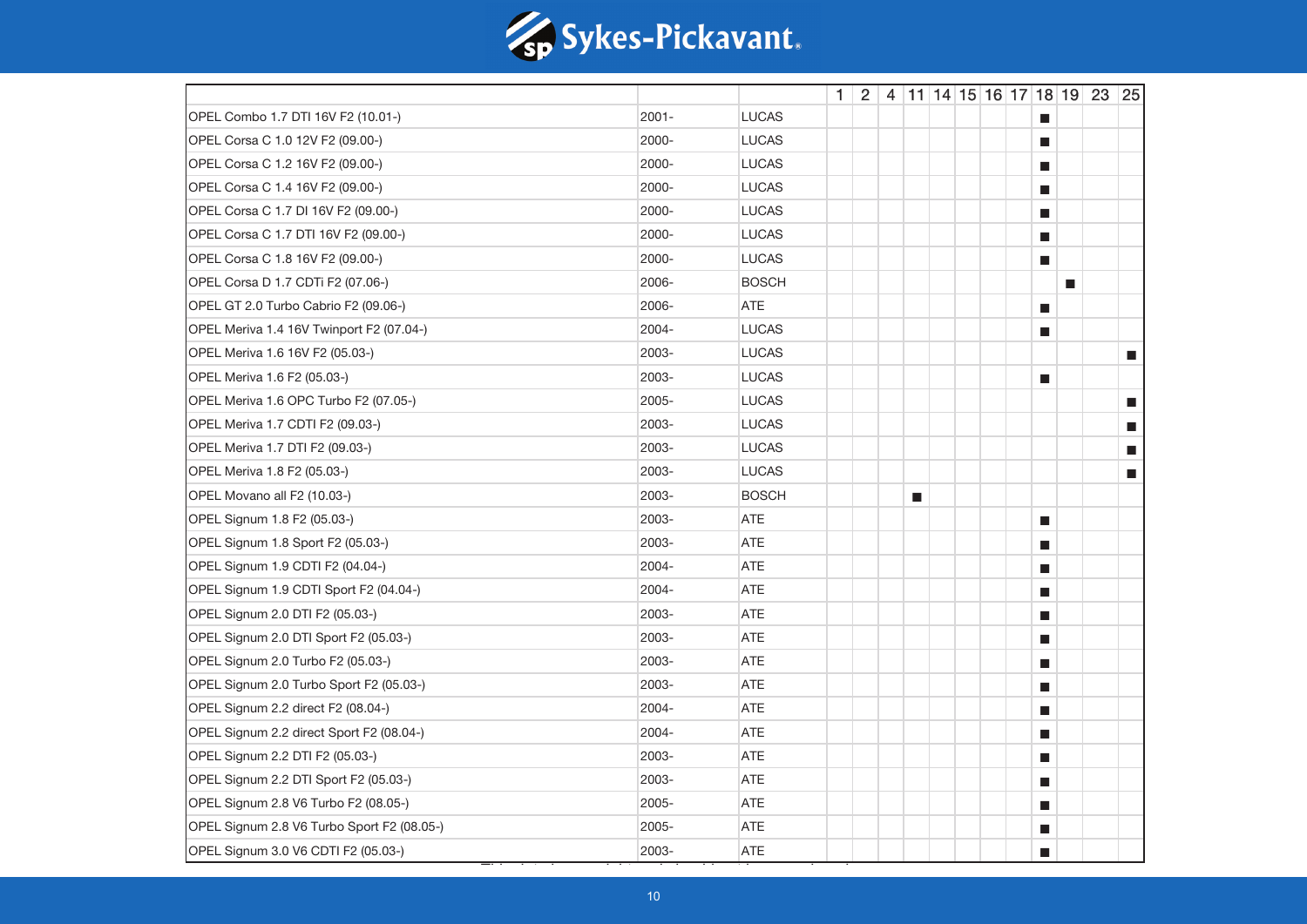

|                                           |          |              |                             |                |  |  |                             | $1 \mid 2 \mid 4 \mid 11 \mid 14 \mid 15 \mid 16 \mid 17 \mid 18 \mid 19 \mid 23 \mid 25$ |                             |
|-------------------------------------------|----------|--------------|-----------------------------|----------------|--|--|-----------------------------|-------------------------------------------------------------------------------------------|-----------------------------|
| OPEL Signum 3.0 V6 CDTI Sport F2 (05.03-) | 2003-    | <b>ATE</b>   |                             |                |  |  | $\mathbf{r}$                |                                                                                           |                             |
| OPEL Signum 3.2 V6 F2 (05.03-)            | 2003-    | <b>ATE</b>   |                             |                |  |  | П                           |                                                                                           |                             |
| OPEL Signum 3.2 V6 Sport F2 (05.03-)      | 2003-    | <b>ATE</b>   |                             |                |  |  | П                           |                                                                                           |                             |
| OPEL Tigra B 1.3 CDTi F2 (11.04-)         | 2004-    | <b>LUCAS</b> |                             |                |  |  | ш                           |                                                                                           |                             |
| OPEL Tigra B 1.4 - 1.8 F2 (07.04-)        | 2004-    | <b>LUCAS</b> |                             |                |  |  | $\mathcal{L}_{\mathcal{A}}$ |                                                                                           |                             |
| OPEL Vectra C 1.6 16V F2 (04.02-)         | 2002-    | <b>ATE</b>   |                             |                |  |  | ш                           |                                                                                           |                             |
| OPEL Vectra C 1.6 16V F2 (10.06-)         | 2006-    | <b>ATE</b>   |                             |                |  |  | $\mathcal{L}_{\mathcal{A}}$ |                                                                                           |                             |
| OPEL Vectra C 1.8 16V F2 (04.02-)         | 2002-    | ATE          |                             |                |  |  | П                           |                                                                                           |                             |
| OPEL Vectra C 1.8 16V F2 (08.04-)         | 2004-    | <b>ATE</b>   |                             |                |  |  | ш                           |                                                                                           |                             |
| OPEL Vectra C 1.8 16V F2 (08.05-)         | 2005-    | <b>ATE</b>   |                             |                |  |  | $\mathcal{L}_{\mathcal{A}}$ |                                                                                           |                             |
| OPEL Vectra C 1.9 CDTi F2 (10.03-)        | 2003-    | <b>ATE</b>   |                             |                |  |  | ш                           |                                                                                           |                             |
| OPEL Vectra C 2.0 DTI 16V F2 (04.02-)     | 2002-    | <b>ATE</b>   |                             |                |  |  | ш                           |                                                                                           |                             |
| OPEL Vectra C 2.2 16V F2 (04.02-)         | 2002-    | <b>ATE</b>   |                             |                |  |  | $\mathcal{L}_{\mathcal{A}}$ |                                                                                           |                             |
| OPEL Vectra C 2.2 DTI 16V F2 (04.02-)     | 2002-    | <b>ATE</b>   |                             |                |  |  | ш                           |                                                                                           |                             |
| OPEL Vectra C 2.8 OPC F2 (11.05-)         | 2005-    | <b>ATE</b>   |                             |                |  |  | $\blacksquare$              |                                                                                           |                             |
| OPEL Vectra C 3.0 CDTi F2 (02.03-)        | 2003-    | <b>ATE</b>   |                             |                |  |  | ш                           |                                                                                           |                             |
| OPEL Vectra C 3.2 V6 F2 (08.02-)          | 2002-    | <b>ATE</b>   |                             |                |  |  | П                           |                                                                                           |                             |
| OPEL Vivaro 1.9 DI F2 (08.01-)            | $2001 -$ | <b>LUCAS</b> | $\mathcal{L}_{\mathcal{A}}$ |                |  |  |                             |                                                                                           |                             |
| OPEL Vivaro 1.9 DTI F2 (08.01-)           | 2001-    | <b>LUCAS</b> | $\mathcal{L}_{\mathcal{A}}$ |                |  |  |                             |                                                                                           |                             |
| OPEL Vivaro 2.0 16V F2 (08.01-)           | 2001-    | <b>LUCAS</b> | $\blacksquare$              |                |  |  |                             |                                                                                           |                             |
| OPEL Vivaro 2.5 DTI F2 (05.03-)           | 2003-    | <b>LUCAS</b> | $\mathcal{L}_{\mathcal{A}}$ |                |  |  |                             |                                                                                           |                             |
| OPEL Zafira 1.6 CNG F2 (11.05-)           | 2005-    | <b>TRW</b>   | $\mathcal{L}_{\mathcal{A}}$ |                |  |  |                             |                                                                                           |                             |
| OPEL Zafira 1.6 F2 (10.06-)               | 2006-    | <b>TRW</b>   | $\blacksquare$              |                |  |  |                             |                                                                                           |                             |
| OPEL Zafira 1.7 CDTi F2 (03.07-)          | 2007-    | <b>LUCAS</b> |                             |                |  |  |                             |                                                                                           | $\mathcal{L}_{\mathcal{A}}$ |
| OPEL Zafira 1.7 CDTi F2 (07.07-)          | 2007-    | <b>LUCAS</b> |                             |                |  |  |                             |                                                                                           | $\blacksquare$              |
| OPEL Zafira 1.8 16V F2 (09.02-)           | 2002-    | <b>BOSCH</b> |                             | $\blacksquare$ |  |  |                             |                                                                                           |                             |
| OPEL Zafira 1.8 16V F2 (09.02-)           | 2002-    | <b>LUCAS</b> |                             |                |  |  |                             |                                                                                           | $\mathcal{L}_{\mathcal{A}}$ |
| OPEL Zafira 1.8 F2 (10.05-)               | 2005-    | <b>TRW</b>   | $\blacksquare$              |                |  |  |                             |                                                                                           |                             |
| OPEL Zafira 1.9 CDTi F2 (07.05-)          | 2005-    | <b>TRW</b>   | $\mathcal{L}_{\mathcal{A}}$ |                |  |  |                             |                                                                                           |                             |
| OPEL Zafira 2.2 16V F2 (09.02-)           | 2002-    | <b>LUCAS</b> |                             |                |  |  |                             |                                                                                           | $\mathcal{L}_{\mathcal{A}}$ |
| OPEL Zafira 2.2 DGi F2 (07.05-)           | 2005-    | <b>TRW</b>   | $\mathcal{L}_{\mathcal{A}}$ |                |  |  |                             |                                                                                           |                             |
| OPEL Zafira DTi 2.0 F2 (09.02-)           | 2002-    | <b>LUCAS</b> |                             |                |  |  |                             |                                                                                           | $\blacksquare$              |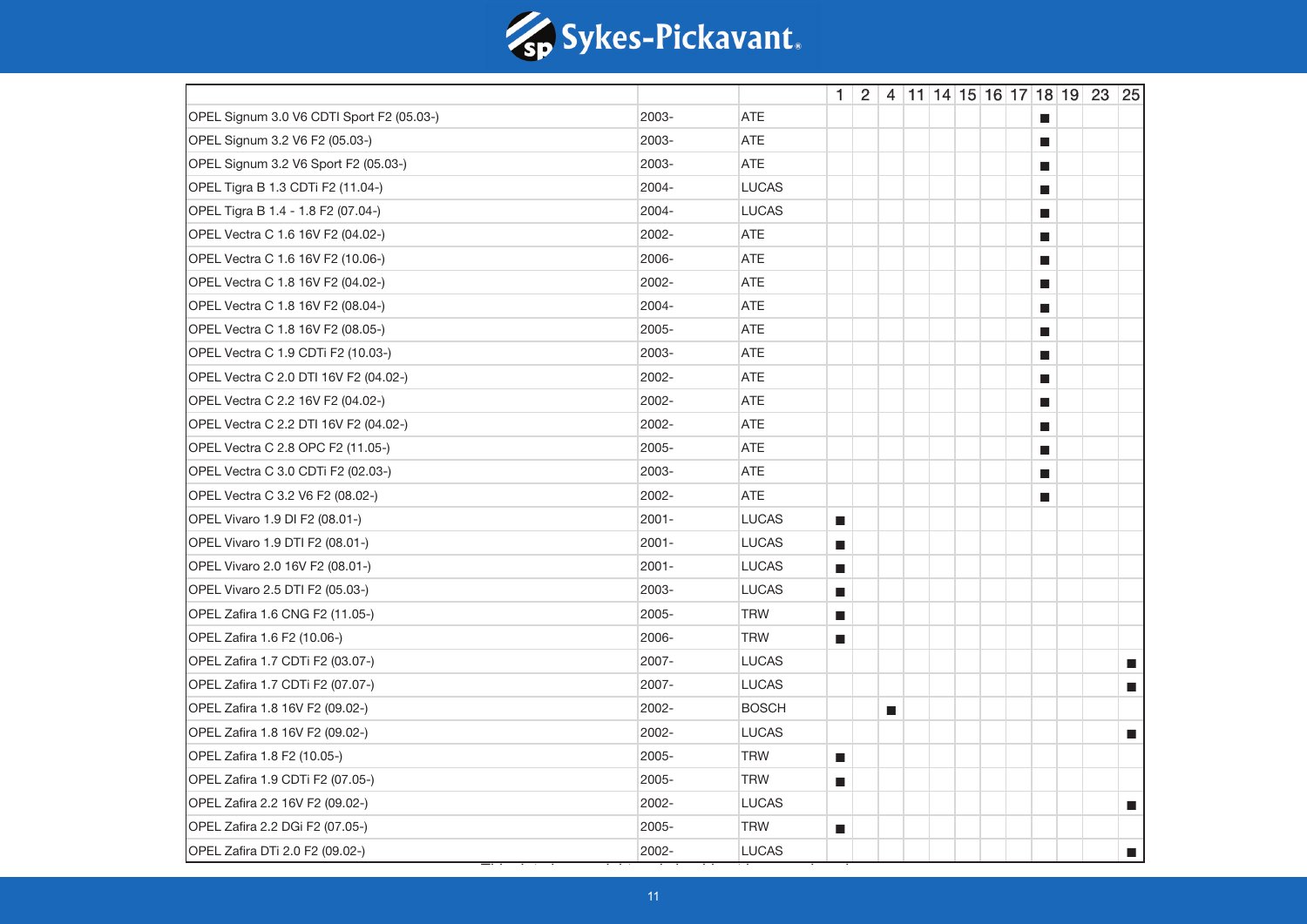

|                                               |       |              |  |  |                             |  |                             |  | $1 \mid 2 \mid 4 \mid 11 \mid 14 \mid 15 \mid 16 \mid 17 \mid 18 \mid 19 \mid 23 \mid 25$ |                             |
|-----------------------------------------------|-------|--------------|--|--|-----------------------------|--|-----------------------------|--|-------------------------------------------------------------------------------------------|-----------------------------|
| OPEL Zafira DTi 2.2 F2 (09.02-)               | 2002- | <b>LUCAS</b> |  |  |                             |  |                             |  |                                                                                           | $\blacksquare$              |
| PEUGEOT 1007 1.6 16V F2 (04.05-)              | 2005- | <b>LUCAS</b> |  |  |                             |  |                             |  |                                                                                           | П                           |
| PEUGEOT 1007 1.6 HDi F2 (03.07-)              | 2007- | <b>LUCAS</b> |  |  |                             |  |                             |  |                                                                                           | a.                          |
| PEUGEOT 206 SW All with disc rear F2 (07.02-) | 2002- | <b>BEN</b>   |  |  |                             |  | $\mathcal{L}_{\mathcal{A}}$ |  |                                                                                           |                             |
| PEUGEOT 207 1.6 16V F2 (02.06-)               | 2006- | <b>BOSCH</b> |  |  | $\mathcal{L}_{\mathcal{A}}$ |  |                             |  |                                                                                           |                             |
| PEUGEOT 207 1.6 16V RC F2 (02.07-)            | 2007- | <b>BOSCH</b> |  |  | <b>The State</b>            |  |                             |  |                                                                                           |                             |
| PEUGEOT 207 1.6 16V Turbo F2 (02.06-)         | 2006- | <b>BOSCH</b> |  |  | $\blacksquare$              |  |                             |  |                                                                                           |                             |
| PEUGEOT 207 1.6 16V VTi F2 (02.07-)           | 2007- | <b>BOSCH</b> |  |  | П                           |  |                             |  |                                                                                           |                             |
| PEUGEOT 207 1.6 16V VTi F2 (02.07-)           | 2007- | <b>LUCAS</b> |  |  |                             |  |                             |  |                                                                                           | $\blacksquare$              |
| PEUGEOT 207 1.6 HDi F2 (02.06-)               | 2006- | <b>BOSCH</b> |  |  | $\blacksquare$              |  |                             |  |                                                                                           |                             |
| PEUGEOT 207 1.6 HDi F2 (02.06-)               | 2006- | <b>LUCAS</b> |  |  |                             |  |                             |  |                                                                                           | $\blacksquare$              |
| PEUGEOT 207 CC 1.6 16V F2 (11.06-)            | 2006- | <b>BOSCH</b> |  |  | $\blacksquare$              |  |                             |  |                                                                                           |                             |
| PEUGEOT 207 CC 1.6 16V F2 (11.06-)            | 2006- | <b>LUCAS</b> |  |  |                             |  |                             |  |                                                                                           | П                           |
| PEUGEOT 207 CC 1.6 16V Turbo F2 (11.06-)      | 2006- | <b>BOSCH</b> |  |  | $\blacksquare$              |  |                             |  |                                                                                           |                             |
| PEUGEOT 207 CC 1.6 HDi F2 (11.06-)            | 2006- | <b>BOSCH</b> |  |  | $\blacksquare$              |  |                             |  |                                                                                           |                             |
| PEUGEOT 207 CC 1.6 HDi F2 (11.06-)            | 2006- | <b>LUCAS</b> |  |  |                             |  |                             |  |                                                                                           | $\blacksquare$              |
| PEUGEOT 207 SW 1.6 16V F2 (06.07-)            | 2007- | <b>BOSCH</b> |  |  | $\blacksquare$              |  |                             |  |                                                                                           |                             |
| PEUGEOT 207 SW 1.6 16V F2 (06.07-)            | 2007- | <b>LUCAS</b> |  |  |                             |  |                             |  |                                                                                           | $\mathcal{L}_{\mathcal{A}}$ |
| PEUGEOT 207 SW 1.6 HDi F2 (06.07-)            | 2007- | <b>BOSCH</b> |  |  | $\mathcal{L}_{\mathcal{A}}$ |  |                             |  |                                                                                           |                             |
| PEUGEOT 207 SW 1.6 HDi F2 (06.07-)            | 2007- | <b>LUCAS</b> |  |  |                             |  |                             |  |                                                                                           | $\blacksquare$              |
| PEUGEOT 3008 1.6 HDi F2 (06.09-)              | 2009- | <b>TRW</b>   |  |  |                             |  |                             |  |                                                                                           | $\blacksquare$              |
| PEUGEOT 3008 1.6 THP F2 (06.09-)              | 2009- | <b>TRW</b>   |  |  |                             |  |                             |  |                                                                                           | П                           |
| PEUGEOT 3008 1.6 VTi F2 (06.09-)              | 2009- | <b>TRW</b>   |  |  |                             |  |                             |  |                                                                                           | $\blacksquare$              |
| PEUGEOT 3008 2.0 HDi F2 (06.09-)              | 2009- | <b>TRW</b>   |  |  |                             |  |                             |  |                                                                                           | П                           |
| PEUGEOT 307 All with disc rear F2 (08.00-)    | 2000- | <b>BOSCH</b> |  |  | $\blacksquare$              |  |                             |  |                                                                                           |                             |
| PEUGEOT 307 All with disc rear F2 (08.00-)    | 2000- | <b>LUCAS</b> |  |  |                             |  |                             |  |                                                                                           | $\blacksquare$              |
| PEUGEOT 307 CC all models F2 (10.03-)         | 2003- | <b>BOSCH</b> |  |  | П                           |  |                             |  |                                                                                           |                             |
| PEUGEOT 307 CC all models F2 (10.03-)         | 2003- | <b>LUCAS</b> |  |  |                             |  |                             |  |                                                                                           | $\blacksquare$              |
| PEUGEOT 307 SW All with disc rear F2 (03.02-) | 2002- | <b>BOSCH</b> |  |  | $\mathcal{L}_{\mathcal{A}}$ |  |                             |  |                                                                                           |                             |
| PEUGEOT 307 SW All with disc rear F2 (03.02-) | 2002- | <b>LUCAS</b> |  |  |                             |  |                             |  |                                                                                           | $\mathcal{L}_{\mathcal{A}}$ |
| PEUGEOT 308 1.4 F2 (09.07-)                   | 2007- | <b>LUCAS</b> |  |  |                             |  |                             |  |                                                                                           | П                           |
| PEUGEOT 308 1.6 F2 (09.07-)                   | 2007- | <b>LUCAS</b> |  |  |                             |  |                             |  |                                                                                           | $\blacksquare$              |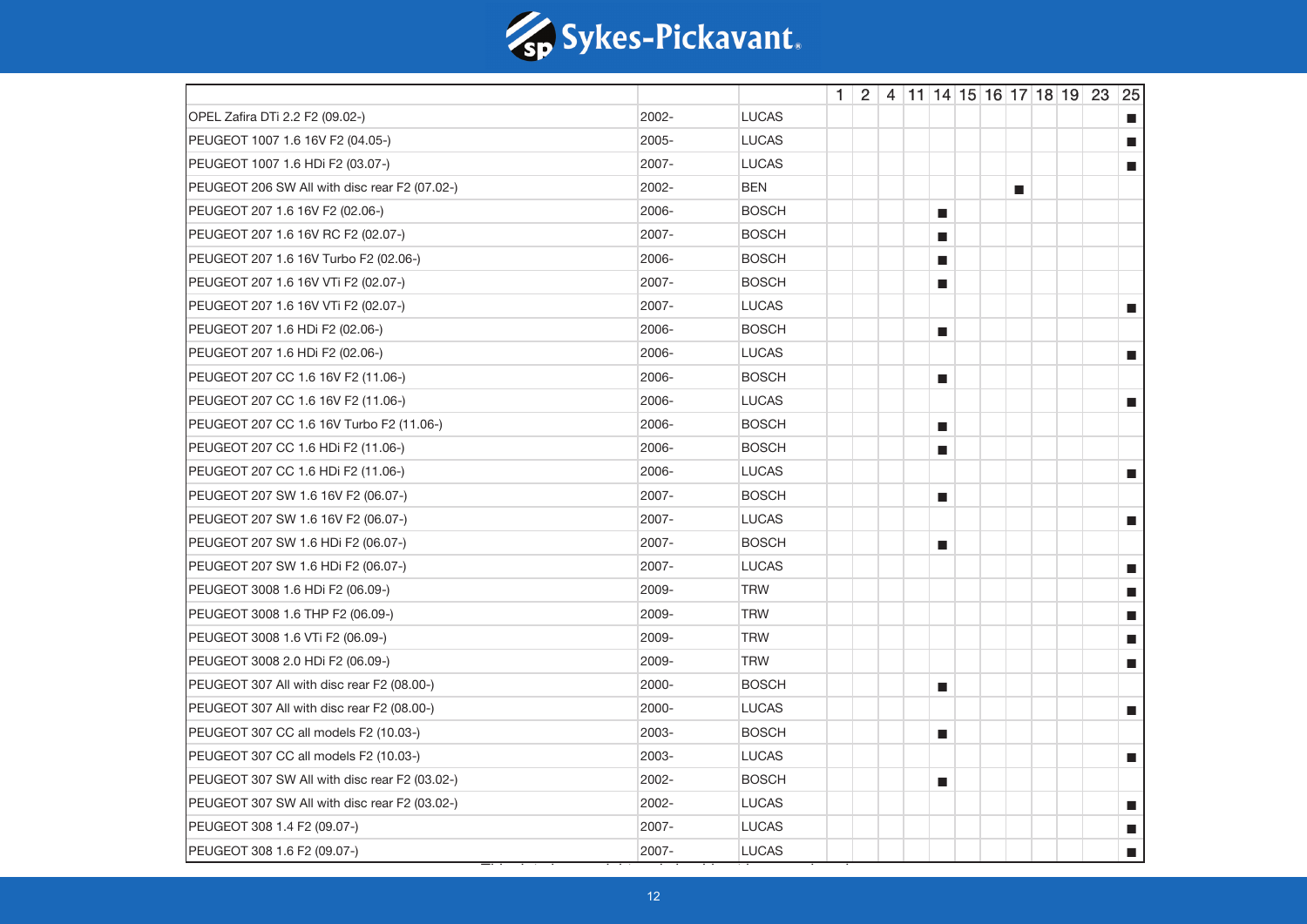

|                                                 |           |              |                             |  |  |  |                  |   | $1 \mid 2 \mid 4 \mid 11 \mid 14 \mid 15 \mid 16 \mid 17 \mid 18 \mid 19 \mid 23 \mid 25$ |                             |
|-------------------------------------------------|-----------|--------------|-----------------------------|--|--|--|------------------|---|-------------------------------------------------------------------------------------------|-----------------------------|
| PEUGEOT 308 1.6 HDi F2 (09.07-)                 | 2007-     | <b>LUCAS</b> |                             |  |  |  |                  |   |                                                                                           | П                           |
| PEUGEOT 308 2.0 HDi F2 (09.07-)                 | 2007-     | <b>LUCAS</b> |                             |  |  |  |                  |   |                                                                                           | П                           |
| PEUGEOT 308 SW all models F2 (04.08-)           | 2008-     | <b>TRW</b>   |                             |  |  |  |                  |   |                                                                                           | a.                          |
| PEUGEOT 407 All F2 (05.04-)                     | 2004-     | <b>TRW</b>   |                             |  |  |  |                  |   |                                                                                           | $\blacksquare$              |
| PEUGEOT 407 Coupé all models F2 (08.05-)        | 2005-     | <b>TRW</b>   |                             |  |  |  |                  |   |                                                                                           | П                           |
| PEUGEOT 407 SW all models F2 (07.04-)           | 2004-     | <b>TRW</b>   |                             |  |  |  |                  |   |                                                                                           | П                           |
| PEUGEOT 607 2.0 F2 (02.00-)                     | 2000-     | <b>TRW</b>   |                             |  |  |  |                  |   |                                                                                           | a.                          |
| PEUGEOT 607 2.0 HDi - 2.0 HDIFAP F2 (05.00-)    | 2000-     | <b>TRW</b>   |                             |  |  |  |                  |   |                                                                                           | m.                          |
| PEUGEOT 607 2.0 HDi F2 (09.05-)                 | 2005-     | <b>TRW</b>   |                             |  |  |  |                  |   |                                                                                           | П                           |
| PEUGEOT 607 2.2 F2 (02.00-)                     | 2000-     | <b>TRW</b>   |                             |  |  |  |                  |   |                                                                                           | П                           |
| PEUGEOT 607 2.2 F2 (09.05-)                     | 2005-     | <b>TRW</b>   |                             |  |  |  |                  |   |                                                                                           | П                           |
| PEUGEOT 607 2.2 HDi F2 (03.06-)                 | 2006-     | <b>TRW</b>   |                             |  |  |  |                  |   |                                                                                           | a.                          |
| PEUGEOT 607 2.7 HDi F2 (08.04-)                 | 2004-     | <b>TRW</b>   |                             |  |  |  |                  |   |                                                                                           | П                           |
| PEUGEOT 607 3.0 V6 24V F2 (02.00-)              | 2000-     | <b>TRW</b>   |                             |  |  |  |                  |   |                                                                                           | П                           |
| PEUGEOT 807 2.0 16V F2 (09.05-)                 | 2005-     | <b>LUCAS</b> |                             |  |  |  |                  |   |                                                                                           | $\blacksquare$              |
| PEUGEOT 807 2.0 F2 (06.02-)                     | 2002-     | <b>LUCAS</b> |                             |  |  |  |                  |   |                                                                                           | П                           |
| PEUGEOT 807 2.0 HDi FAP F2 (06.02-)             | 2002-     | <b>LUCAS</b> |                             |  |  |  |                  |   |                                                                                           | П                           |
| PEUGEOT 807 2.2 F2 (06.02-)                     | 2002-     | <b>LUCAS</b> |                             |  |  |  |                  |   |                                                                                           | $\mathcal{L}_{\mathcal{A}}$ |
| PEUGEOT 807 2.2 HDi FAP F2 (06.02-)             | 2002-     | <b>LUCAS</b> |                             |  |  |  |                  |   |                                                                                           | П                           |
| PEUGEOT 807 3.0 V6 F2 (06.02-)                  | 2002-     | <b>LUCAS</b> |                             |  |  |  |                  |   |                                                                                           | $\blacksquare$              |
| PEUGEOT CV Expert/Tepee 1.6 HDi F2 (11.06-)     | 2006-     | <b>TRW</b>   | $\mathcal{L}_{\mathcal{A}}$ |  |  |  |                  |   |                                                                                           |                             |
| PEUGEOT CV Expert/Tepee 2.0 F2 (11.06-)         | 2006-     | <b>TRW</b>   | $\blacksquare$              |  |  |  |                  |   |                                                                                           |                             |
| PEUGEOT CV Expert/Tepee 2.0 HDi F2 (11.06-)     | 2006-     | <b>TRW</b>   | $\blacksquare$              |  |  |  |                  |   |                                                                                           |                             |
| PEUGEOT Partner with disc rear F2 (11.01-03.08) | 2001-2008 | <b>TRW</b>   |                             |  |  |  |                  |   |                                                                                           | $\mathbb{R}^3$              |
| PEUGEOT Partner/Tepee 1.6 F2 (04.08-)           | 2008-     | <b>TRW</b>   |                             |  |  |  |                  |   |                                                                                           | П                           |
| PEUGEOT Partner/Tepee 1.6 HDi F2 (04.08-)       | 2008-     | <b>TRW</b>   |                             |  |  |  |                  |   |                                                                                           | a.                          |
| PEUGEOT Ranch with ESP F2 (11.02-03.08)         | 2002-2008 | <b>TRW</b>   |                             |  |  |  |                  |   |                                                                                           | П                           |
| PEUGEOT Ranch/Tepee 1.6 F2 (04.08-)             | 2008-     | <b>TRW</b>   |                             |  |  |  |                  |   |                                                                                           | <b>The State</b>            |
| PEUGEOT Ranch/Tepee 1.6 HDi F2 (04.08-)         | 2008-     | <b>TRW</b>   |                             |  |  |  |                  |   |                                                                                           | $\blacksquare$              |
| RENAULT Clio II 1.5 dCi F2 (06.01-)             | 2001-     | <b>BEN</b>   |                             |  |  |  | <b>The State</b> |   |                                                                                           |                             |
| RENAULT Clio II 2.0 16V F2 (02.00-)             | 2000-     | <b>BEN</b>   |                             |  |  |  | $\blacksquare$   |   |                                                                                           |                             |
| RENAULT Clio III 1.2 16V F2 (06.05-)            | 2005-     | <b>TRW</b>   |                             |  |  |  |                  | П |                                                                                           |                             |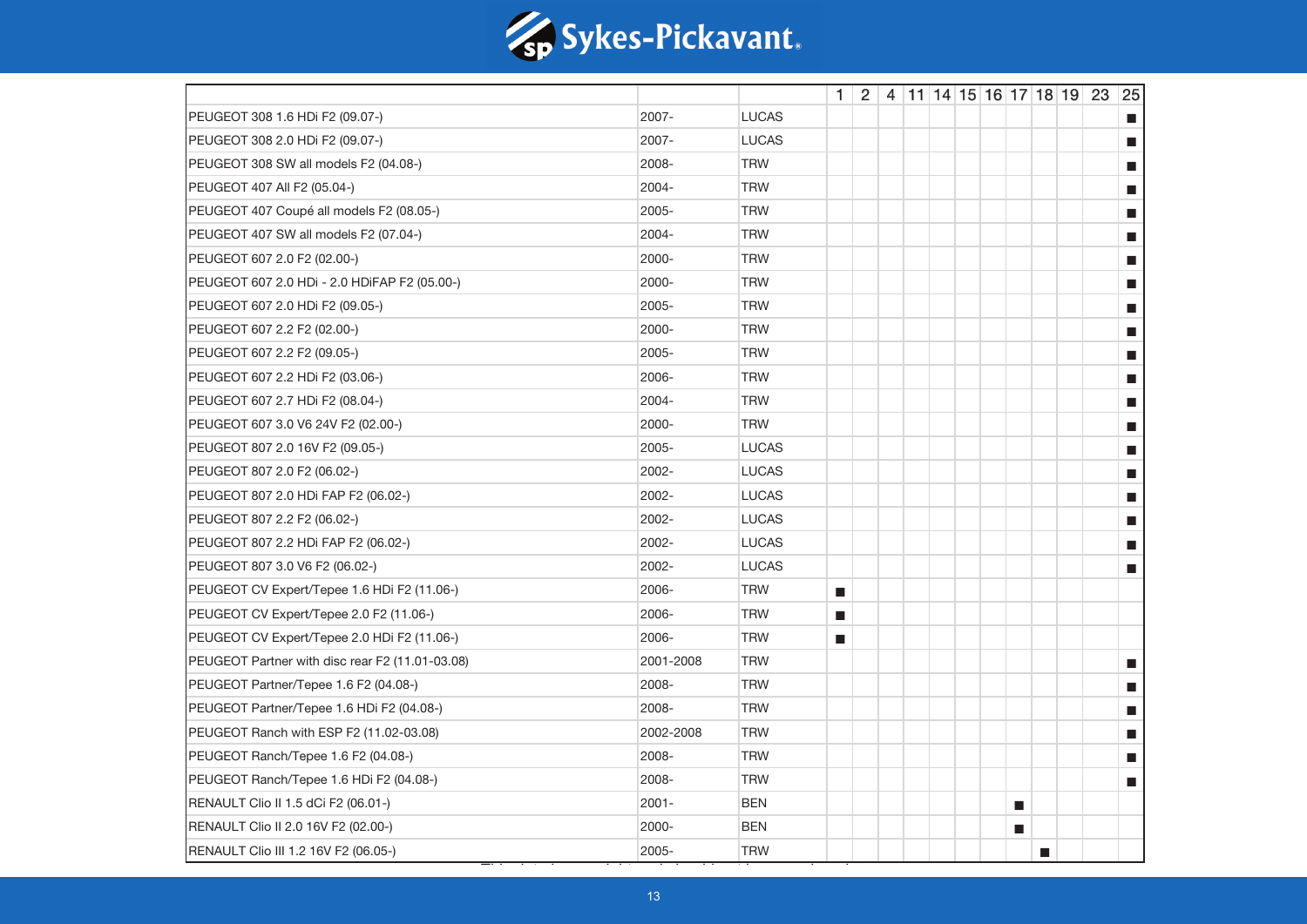

|                                                      |           |              |                             |  |                             |                             |  |                             | $1 \mid 2 \mid 4 \mid 11 \mid 14 \mid 15 \mid 16 \mid 17 \mid 18 \mid 19 \mid 23 \mid 25$ |                |
|------------------------------------------------------|-----------|--------------|-----------------------------|--|-----------------------------|-----------------------------|--|-----------------------------|-------------------------------------------------------------------------------------------|----------------|
| RENAULT Clio III 1.4 16V F2 (06.05-)                 | 2005-     | <b>TRW</b>   |                             |  |                             |                             |  | <b>D</b>                    |                                                                                           |                |
| RENAULT Clio III 1.5 dCi F2 (06.05-)                 | 2005-     | <b>TRW</b>   |                             |  |                             |                             |  | П                           |                                                                                           |                |
| RENAULT Clio III 1.6 16V F2 (06.05-)                 | 2005-     | <b>TRW</b>   |                             |  |                             |                             |  | П                           |                                                                                           |                |
| RENAULT Clio III 2.0 16V - 2.0 16V Sport F2 (02.06-) | 2006-     | <b>TRW</b>   |                             |  |                             |                             |  | ш                           |                                                                                           |                |
| RENAULT CV Master III 2.5 dCi F2 (10.03-)            | 2003-     | <b>BOSCH</b> |                             |  | $\mathcal{L}_{\mathcal{A}}$ |                             |  |                             |                                                                                           |                |
| RENAULT CV Trafic 1.9 dCi 100 F2 (03.01-)            | 2001-     | <b>LUCAS</b> | $\blacksquare$              |  |                             |                             |  |                             |                                                                                           |                |
| RENAULT CV Trafic 1.9 dCi 80 F2 (03.01-)             | 2001-     | <b>LUCAS</b> | $\mathcal{L}_{\mathcal{A}}$ |  |                             |                             |  |                             |                                                                                           |                |
| RENAULT CV Trafic 2.0 16V F2 (08.06-)                | 2006-     | <b>LUCAS</b> | $\mathcal{L}_{\mathcal{A}}$ |  |                             |                             |  |                             |                                                                                           |                |
| RENAULT CV Trafic 2.0 dCi 115 F2 (08.06-)            | 2006-     | <b>LUCAS</b> | $\blacksquare$              |  |                             |                             |  |                             |                                                                                           |                |
| RENAULT CV Trafic 2.0 dCi 90 F2 (08.06-)             | 2006-     | <b>LUCAS</b> | $\blacksquare$              |  |                             |                             |  |                             |                                                                                           |                |
| RENAULT CV Trafic 2.0 F2 (03.01-)                    | 2001-     | <b>LUCAS</b> | $\blacksquare$              |  |                             |                             |  |                             |                                                                                           |                |
| RENAULT CV Trafic 2.5 dCi 135 F2 (05.03-)            | 2003-     | <b>LUCAS</b> | $\blacksquare$              |  |                             |                             |  |                             |                                                                                           |                |
| RENAULT CV Trafic 2.5 dCi 145 F2 (08.06-)            | 2006-     | <b>LUCAS</b> | $\mathcal{L}_{\mathcal{A}}$ |  |                             |                             |  |                             |                                                                                           |                |
| RENAULT Espace IV 1.9 dCi F2 (11.02-)                | 2002-     | <b>ATE</b>   |                             |  |                             |                             |  | ш                           |                                                                                           |                |
| RENAULT Espace IV 2.0 F2 (11.02-)                    | 2002-     | <b>ATE</b>   |                             |  |                             |                             |  | П                           |                                                                                           |                |
| RENAULT Espace IV 2.0 Turbo F2 (11.02-)              | 2002-     | <b>ATE</b>   |                             |  |                             |                             |  | П                           |                                                                                           |                |
| RENAULT Espace IV 2.2 dCi F2 (11.02-)                | 2002-     | <b>ATE</b>   |                             |  |                             |                             |  | П                           |                                                                                           |                |
| RENAULT Espace IV 3.0 dCi F2 (11.02-)                | 2002-     | <b>ATE</b>   |                             |  |                             |                             |  | $\mathcal{L}_{\mathcal{A}}$ |                                                                                           |                |
| RENAULT Espace IV 3.5 V6 F2 (11.02-)                 | 2002-     | <b>ATE</b>   |                             |  |                             |                             |  | П                           |                                                                                           |                |
| RENAULT Grand Scénic 1.5 dCi F2 (04.04-04.07)        | 2004-2007 | <b>TRW</b>   |                             |  |                             |                             |  |                             |                                                                                           | $\blacksquare$ |
| RENAULT Grand Scénic 1.5 dCi F2 (05.07-)             | 2007-     | <b>TRW</b>   |                             |  |                             |                             |  |                             |                                                                                           | $\blacksquare$ |
| RENAULT Grand Scénic 1.6 F2 (04.04-04.07)            | 2004-2007 | <b>TRW</b>   |                             |  |                             |                             |  |                             |                                                                                           | a.             |
| RENAULT Grand Scénic 1.6 F2 (05.07-)                 | 2007-     | <b>TRW</b>   |                             |  |                             |                             |  |                             |                                                                                           | $\blacksquare$ |
| RENAULT Grand Scénic 1.9 dCi F2 (04.04-04.07)        | 2004-2007 | <b>TRW</b>   |                             |  |                             |                             |  |                             |                                                                                           | П              |
| RENAULT Grand Scénic 1.9 dCi F2 (05.07-)             | 2007-     | <b>TRW</b>   |                             |  |                             |                             |  |                             |                                                                                           | a.             |
| RENAULT Grand Scénic 2.0 dCi F2 (05.07-)             | 2007-     | <b>TRW</b>   |                             |  |                             |                             |  |                             |                                                                                           | a.             |
| RENAULT Grand Scénic 2.0 dCi F2 (09.05-04.07)        | 2005-2007 | <b>TRW</b>   |                             |  |                             |                             |  |                             |                                                                                           | П              |
| RENAULT Grand Scénic 2.0 F2 (04.04-04.07)            | 2004-2007 | <b>TRW</b>   |                             |  |                             |                             |  |                             |                                                                                           | $\blacksquare$ |
| RENAULT Grand Scénic 2.0 F2 (05.07-)                 | 2007-     | <b>TRW</b>   |                             |  |                             |                             |  |                             |                                                                                           | $\blacksquare$ |
| RENAULT Kangoo 1.5 dCi F2 (12.01-)                   | 2001-     | <b>BOSCH</b> |                             |  |                             | $\mathcal{L}_{\mathcal{A}}$ |  |                             |                                                                                           |                |
| RENAULT Kangoo 1.6 F2 (06.01-)                       | 2001-     | <b>BOSCH</b> |                             |  |                             | $\mathcal{L}_{\mathcal{A}}$ |  |                             |                                                                                           |                |
| RENAULT Kangoo 1.9 dCi F2 (10.01-)                   | 2001-     | <b>BOSCH</b> |                             |  |                             | $\blacksquare$              |  |                             |                                                                                           |                |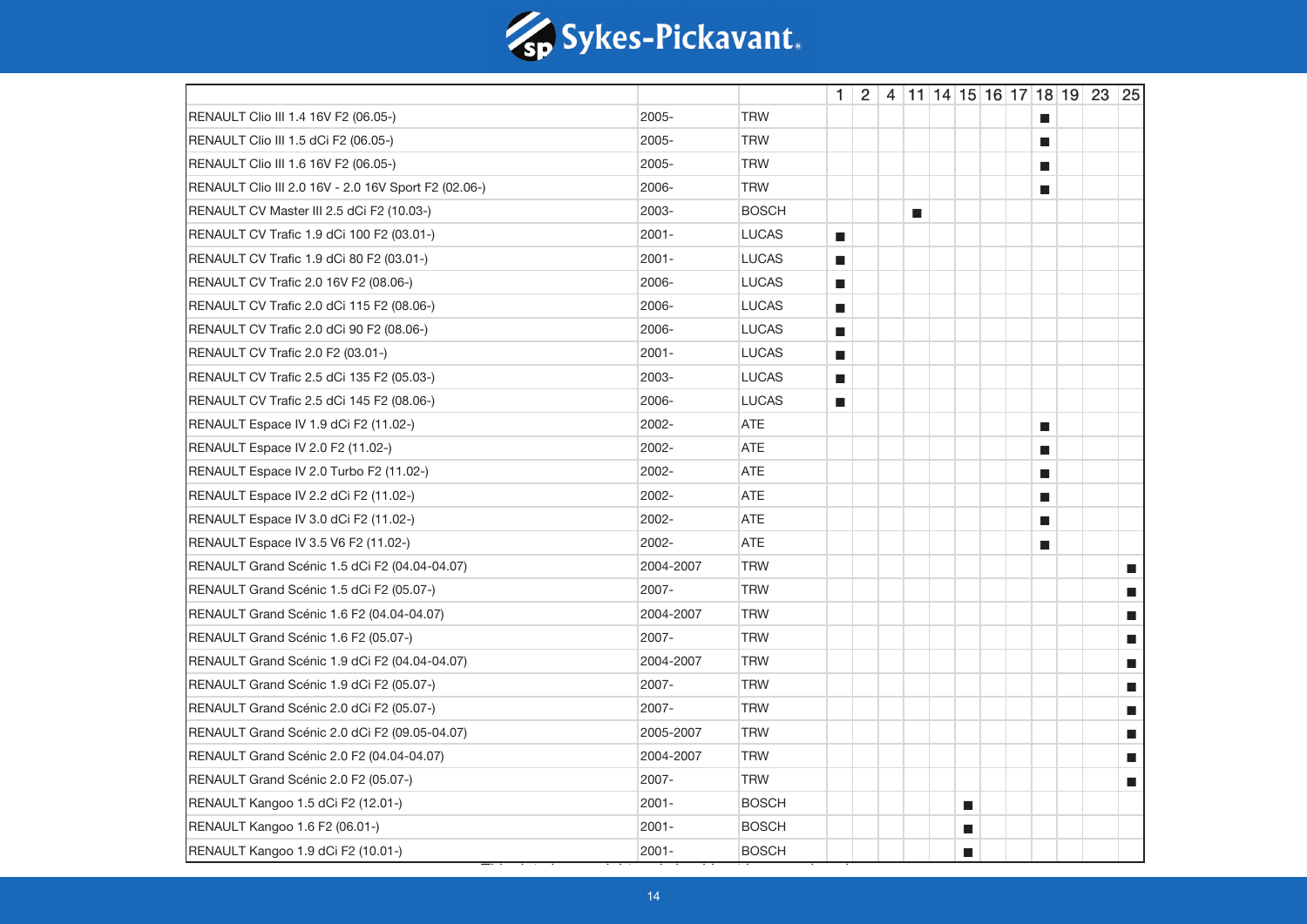

|                                                             |           |              |  |  |                |  |                             | $1 \mid 2 \mid 4 \mid 11 \mid 14 \mid 15 \mid 16 \mid 17 \mid 18 \mid 19 \mid 23 \mid 25$ |                |
|-------------------------------------------------------------|-----------|--------------|--|--|----------------|--|-----------------------------|-------------------------------------------------------------------------------------------|----------------|
| RENAULT Kangoo 1.9 dTi F2 (02.00-)                          | 2000-     | <b>BOSCH</b> |  |  | $\blacksquare$ |  |                             |                                                                                           |                |
| RENAULT Laguna 1.6 16V F2 (03.01-)                          | $2001 -$  | ATE          |  |  |                |  | $\mathcal{L}_{\mathcal{A}}$ |                                                                                           |                |
| RENAULT Laguna 1.8 16V F2 (03.01-)                          | $2001 -$  | <b>ATE</b>   |  |  |                |  | ш                           |                                                                                           |                |
| RENAULT Laguna 1.9 dCi F2 (03.01-)                          | $2001 -$  | <b>ATE</b>   |  |  |                |  | $\blacksquare$              |                                                                                           |                |
| RENAULT Laguna 2.0 16V F2 (04.01-)                          | $2001 -$  | <b>ATE</b>   |  |  |                |  | П                           |                                                                                           |                |
| RENAULT Laguna 2.0 16V Turbo F2 (01.03-)                    | 2003-     | ATE          |  |  |                |  | П                           |                                                                                           |                |
| RENAULT Laguna 2.2 dCi F2 (10.01-)                          | $2001 -$  | <b>ATE</b>   |  |  |                |  | $\mathcal{L}_{\mathcal{A}}$ |                                                                                           |                |
| RENAULT Laguna 3.0 V6 24V F2 (03.01-)                       | $2001 -$  | <b>ATE</b>   |  |  |                |  | П                           |                                                                                           |                |
| RENAULT Laguna Grandtour 1.6 16V F2 (03.01-)                | 2001-     | <b>ATE</b>   |  |  |                |  | П                           |                                                                                           |                |
| RENAULT Laguna Grandtour 1.8 16V F2 (03.01-)                | $2001 -$  | <b>ATE</b>   |  |  |                |  | П                           |                                                                                           |                |
| RENAULT Laguna Grandtour 1.9 dCi F2 (03.01-)                | $2001 -$  | ATE          |  |  |                |  | ш                           |                                                                                           |                |
| RENAULT Laguna Grandtour 2.0 16V F2 (08.02-)                | 2002-     | ATE          |  |  |                |  | ш                           |                                                                                           |                |
| RENAULT Laguna Grandtour 2.0 16V Turbo F2 (01.03-)          | 2003-     | <b>ATE</b>   |  |  |                |  | $\blacksquare$              |                                                                                           |                |
| RENAULT Laguna Grandtour 2.2 dCi F2 (10.01-)                | 2001-     | ATE          |  |  |                |  | П                           |                                                                                           |                |
| RENAULT Laguna Grandtour 3.0 V6 24V F2 (03.01-)             | $2001 -$  | ATE          |  |  |                |  | $\mathcal{L}_{\mathcal{A}}$ |                                                                                           |                |
| RENAULT Megane II 1.4 16V F2 (11.02-)                       | 2002-     | <b>TRW</b>   |  |  |                |  | $\mathcal{L}_{\mathcal{A}}$ |                                                                                           |                |
| RENAULT Megane II 1.5 dCi F2 (10.03-)                       | 2003-     | <b>TRW</b>   |  |  |                |  | $\blacksquare$              |                                                                                           |                |
| RENAULT Megane II 1.6 16V F2 (11.02-)                       | 2002-     | <b>TRW</b>   |  |  |                |  | П                           |                                                                                           |                |
| RENAULT Megane II 1.9 dCi F2 (11.02-)                       | 2002-     | <b>TRW</b>   |  |  |                |  | П                           |                                                                                           |                |
| RENAULT Megane II 2.0 16V F2 (11.02-)                       | 2002-     | <b>TRW</b>   |  |  |                |  | ш                           |                                                                                           |                |
| RENAULT Megane II 2.0 16V Turbo F2 (05.04-)                 | 2004-     | <b>ATE</b>   |  |  |                |  | П                           |                                                                                           |                |
| RENAULT Megane II 2.0 dCi F2 (09.05-)                       | 2005-     | <b>TRW</b>   |  |  |                |  | П                           |                                                                                           |                |
| RENAULT Megane II 2.0 Renault Sport F2 (03.06-)             | 2006-     | <b>TRW</b>   |  |  |                |  |                             |                                                                                           | $\blacksquare$ |
| RENAULT Megane II 2.0 Renault Sport F2 (05.04-02.06)        | 2004-2006 | <b>ATE</b>   |  |  |                |  | П                           |                                                                                           |                |
| RENAULT Megane II Coupé-Cabriolet 1.5 dCi F2 (05.05-)       | 2005-     | <b>TRW</b>   |  |  |                |  | ш                           |                                                                                           |                |
| RENAULT Megane II Coupé-Cabriolet 1.6 F2 (09.03-)           | 2003-     | <b>TRW</b>   |  |  |                |  | П                           |                                                                                           |                |
| RENAULT Megane II Coupé-Cabriolet 1.9 dCi F2 (09.03-)       | 2003-     | <b>TRW</b>   |  |  |                |  | П                           |                                                                                           |                |
| RENAULT Megane II Coupé-Cabriolet 2.0 16V Turbo F2 (05.04-) | 2004-     | <b>TRW</b>   |  |  |                |  | $\mathcal{L}_{\mathcal{A}}$ |                                                                                           |                |
| RENAULT Megane II Coupé-Cabriolet 2.0 dCi F2 (09.05-)       | 2005-     | <b>TRW</b>   |  |  |                |  | $\mathcal{L}_{\mathcal{A}}$ |                                                                                           |                |
| RENAULT Megane II Coupé-Cabriolet 2.0 F2 (09.03-)           | 2003-     | <b>TRW</b>   |  |  |                |  | $\blacksquare$              |                                                                                           |                |
| RENAULT Megane II Grandtour 1.4 F2 (09.03-)                 | 2003-     | <b>TRW</b>   |  |  |                |  | П                           |                                                                                           |                |
| RENAULT Megane II Grandtour 1.5 dCi F2 (09.03-)             | 2003-     | <b>TRW</b>   |  |  |                |  | П                           |                                                                                           |                |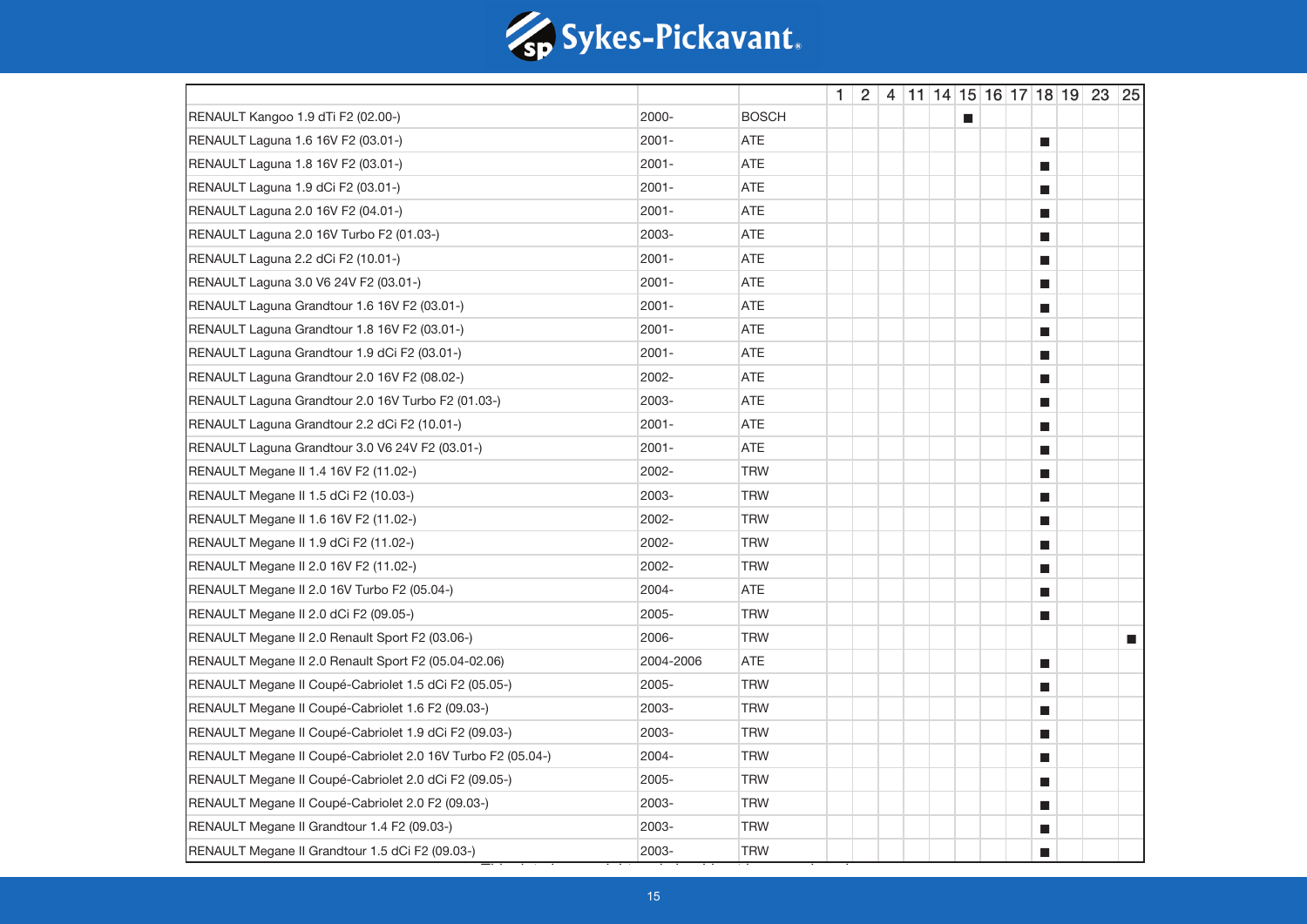

|                                                            |           |              |                             |  |  |  |                             | $1 \mid 2 \mid 4 \mid 11 \mid 14 \mid 15 \mid 16 \mid 17 \mid 18 \mid 19 \mid 23 \mid 25$ |                             |
|------------------------------------------------------------|-----------|--------------|-----------------------------|--|--|--|-----------------------------|-------------------------------------------------------------------------------------------|-----------------------------|
| RENAULT Megane II Grandtour 1.6 F2 (09.03-)                | 2003-     | <b>TRW</b>   |                             |  |  |  | <b>D</b>                    |                                                                                           |                             |
| RENAULT Megane II Grandtour 1.9 dCi F2 (09.03-)            | 2003-     | <b>TRW</b>   |                             |  |  |  | П                           |                                                                                           |                             |
| RENAULT Megane II Grandtour 2.0 dCi F2 (09.05-)            | 2005-     | <b>TRW</b>   |                             |  |  |  | П                           |                                                                                           |                             |
| RENAULT Megane II Grandtour 2.0 F2 (09.03-)                | 2003-     | <b>TRW</b>   |                             |  |  |  | ш                           |                                                                                           |                             |
| RENAULT Modus 1.2 F2 (12.04-)                              | 2004-     | <b>TRW</b>   |                             |  |  |  | ш                           |                                                                                           |                             |
| RENAULT Modus 1.4 F2 (12.04-)                              | 2004-     | <b>TRW</b>   |                             |  |  |  | П                           |                                                                                           |                             |
| RENAULT Modus 1.5 dCi F2 (12.04-)                          | 2004-     | <b>TRW</b>   |                             |  |  |  | П                           |                                                                                           |                             |
| RENAULT Modus 1.6 F2 (12.04-)                              | 2004-     | <b>TRW</b>   |                             |  |  |  | П                           |                                                                                           |                             |
| RENAULT Scénic 1.4 - 1.6 (Elec. parking brake) F2 (03.06-) | 2006-     | <b>TRW</b>   |                             |  |  |  | $\mathbf{r}$                |                                                                                           |                             |
| RENAULT Scénic 1.4 - 1.6 F2 (03.06-)                       | 2006-     | <b>TRW</b>   |                             |  |  |  | $\blacksquare$              |                                                                                           |                             |
| RENAULT Scénic 1.5 DCi - 1.9 DCi - 2.0 DCi F2 (03.06-)     | 2006-     | <b>TRW</b>   |                             |  |  |  | П                           |                                                                                           |                             |
| RENAULT Scénic 2.0 (Elec. parking brake) F2 (03.06-)       | 2006-     | <b>TRW</b>   |                             |  |  |  | П                           |                                                                                           |                             |
| RENAULT Scénic 2.0 F2 (00.00-)                             | 2000-     | <b>LUCAS</b> |                             |  |  |  | $\mathcal{L}_{\mathcal{A}}$ |                                                                                           |                             |
| SAAB 9-3 (276 mm. disc) F2 (07.03-)                        | 2003-     | <b>ATE</b>   |                             |  |  |  | ш                           |                                                                                           |                             |
| SAAB 9-3 (290 mm. disc) F2 (07.03-)                        | 2003-     | <b>ATE</b>   |                             |  |  |  | П                           |                                                                                           |                             |
| SAAB 9-3 Sport (276 mm. disc) F2 (07.03-)                  | 2003-     | <b>ATE</b>   |                             |  |  |  | П                           |                                                                                           |                             |
| SAAB 9-3 Sport (290 mm. disc) F2 (07.03-)                  | 2003-     | <b>ATE</b>   |                             |  |  |  | П                           |                                                                                           |                             |
| SEAT Alhambra 1.8 T 20V F2 (08.00-)                        | 2000-     | <b>LUCAS</b> |                             |  |  |  |                             |                                                                                           | $\mathcal{L}_{\mathcal{A}}$ |
| SEAT Alhambra 1.9 TDI F2 (06.00-)                          | 2000-     | <b>LUCAS</b> |                             |  |  |  |                             |                                                                                           | П                           |
| SEAT Alhambra 2.0 i F2 (08.00-)                            | 2000-     | <b>LUCAS</b> |                             |  |  |  |                             |                                                                                           | a.                          |
| SEAT Altea All F2 (03.04-)                                 | 2004-     | <b>TRW</b>   |                             |  |  |  |                             |                                                                                           | $\blacksquare$              |
| SEAT Arosa 1.4 16V F2 (01.00-)                             | 2000-     | <b>LUCAS</b> |                             |  |  |  | П                           |                                                                                           |                             |
| SEAT Ibiza IV 1.4 - 1.6 - 2.0 F2 (03.02-)                  | 2002-     | <b>LUCAS</b> |                             |  |  |  | ш                           |                                                                                           |                             |
| SEAT Ibiza IV 1.4 TDi - 1.9 TDi F2 (11.01-)                | 2001-     | <b>LUCAS</b> |                             |  |  |  | $\blacksquare$              |                                                                                           |                             |
| SEAT Ibiza IV 1.8T Sport (BJX - BKV) F2 (12.03-)           | 2003-     | <b>LUCAS</b> |                             |  |  |  |                             |                                                                                           | П                           |
| SEAT Ibiza IV 1.9 TDi Cupra R F2 (11.03-)                  | 2003-     | <b>LUCAS</b> |                             |  |  |  |                             |                                                                                           | a.                          |
| SEAT Ibiza V F2 (03.08-)                                   | 2008-     | <b>LUCAS</b> |                             |  |  |  |                             |                                                                                           | П                           |
| SKODA Fabia 1.4 TDI F2 (04.03-11.06)                       | 2003-2006 | <b>LUCAS</b> |                             |  |  |  |                             |                                                                                           | П                           |
| SKODA Fabia F2 (12.06-)                                    | 2006-     | <b>LUCAS</b> |                             |  |  |  |                             |                                                                                           | $\blacksquare$              |
| SKODA Fabia RS 1.9 TDI F2 (06.03-11.06)                    | 2003-2006 | <b>LUCAS</b> |                             |  |  |  |                             |                                                                                           | П                           |
| SKODA Octavia 1.4 F2 (01.02-)                              | 2002-     | <b>LUCAS</b> | $\mathcal{L}_{\mathcal{A}}$ |  |  |  |                             |                                                                                           |                             |
| SKODA Octavia 1.4 i 16V F2 (06.04-)                        | 2004-     | <b>TRW</b>   | $\mathcal{L}_{\mathcal{A}}$ |  |  |  |                             |                                                                                           |                             |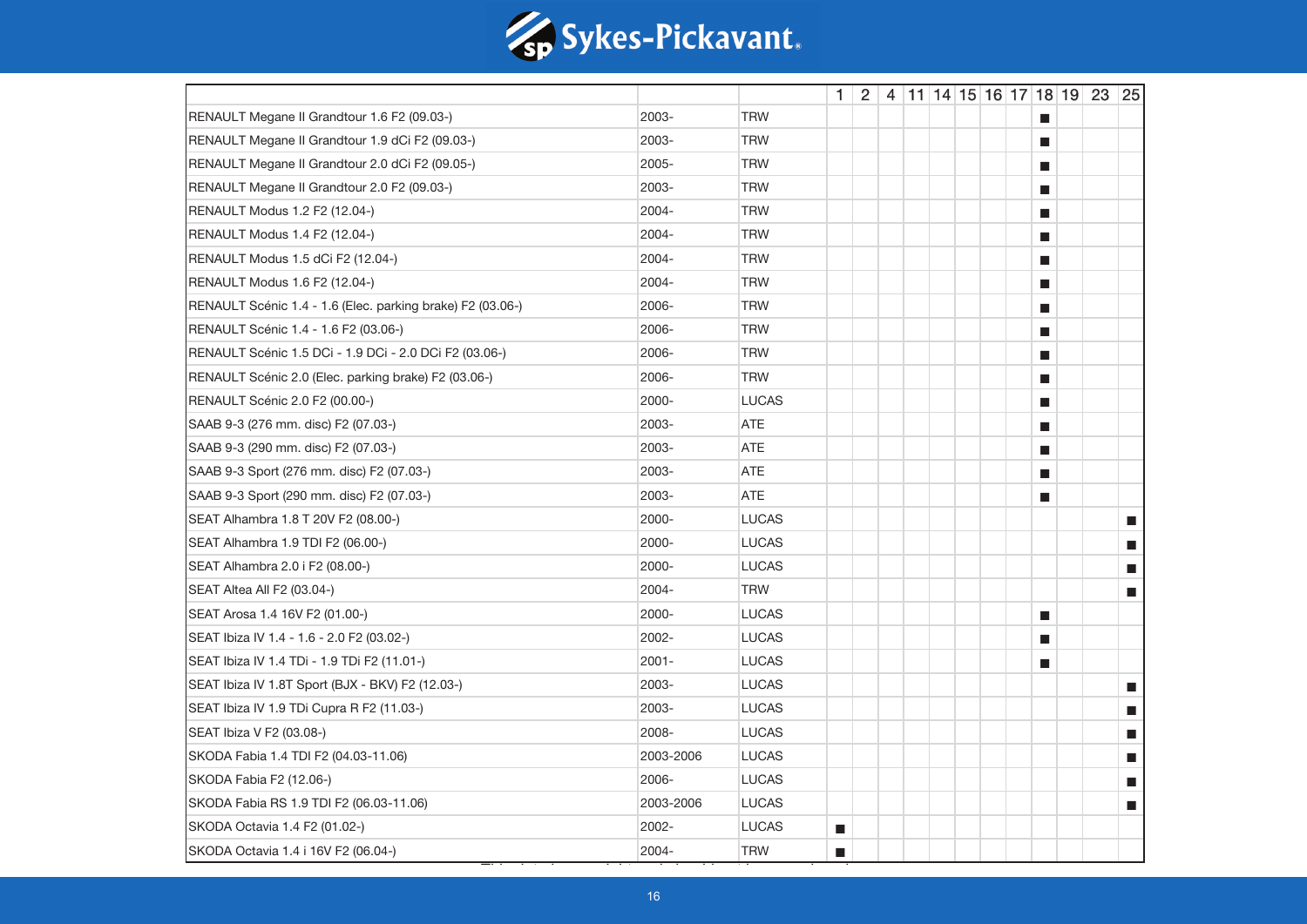

|                                                         |          |              |                             |  |                             |  |                             | $1 \mid 2 \mid 4 \mid 11 \mid 14 \mid 15 \mid 16 \mid 17 \mid 18 \mid 19 \mid 23 \mid 25$ |                             |
|---------------------------------------------------------|----------|--------------|-----------------------------|--|-----------------------------|--|-----------------------------|-------------------------------------------------------------------------------------------|-----------------------------|
| SKODA Octavia 1.6 FSI F2 (06.04-)                       | 2004-    | <b>TRW</b>   | $\mathcal{L}_{\mathcal{A}}$ |  |                             |  |                             |                                                                                           |                             |
| SKODA Octavia 1.6 i 16V F2 (06.04-)                     | 2004-    | <b>TRW</b>   | $\mathcal{L}_{\mathcal{A}}$ |  |                             |  |                             |                                                                                           |                             |
| SKODA Octavia 1.8 RS Turbo F2 (05.01-)                  | 2001-    | LUCAS        |                             |  |                             |  |                             |                                                                                           | $\blacksquare$              |
| SKODA Octavia 1.9 TDI F2 (06.04-)                       | 2004-    | <b>TRW</b>   | $\mathcal{L}_{\mathcal{A}}$ |  |                             |  |                             |                                                                                           |                             |
| SKODA Octavia 2.0 FSI F2 (11.04-)                       | 2004-    | <b>TRW</b>   | $\mathcal{L}_{\mathcal{A}}$ |  |                             |  |                             |                                                                                           |                             |
| SKODA Octavia 2.0 TDI F2 (06.04-)                       | 2004-    | <b>TRW</b>   | $\mathcal{L}_{\mathcal{A}}$ |  |                             |  |                             |                                                                                           |                             |
| SKODA Superb 1.8 T F2 (02.02-)                          | 2002-    | <b>LUCAS</b> |                             |  |                             |  |                             |                                                                                           | $\mathcal{L}_{\mathcal{A}}$ |
| SKODA Superb 1.9 TDI F2 (02.02-)                        | 2002-    | <b>LUCAS</b> |                             |  |                             |  |                             |                                                                                           | $\blacksquare$              |
| SKODA Superb 2.0 F2 (02.02-)                            | 2002-    | <b>LUCAS</b> |                             |  |                             |  |                             |                                                                                           | П                           |
| SKODA Superb 2.0 TDI F2 (10.05-)                        | 2005-    | <b>LUCAS</b> |                             |  |                             |  |                             |                                                                                           | П                           |
| SKODA Superb 2.5 TDI F2 (02.02-)                        | 2002-    | <b>LUCAS</b> |                             |  |                             |  |                             |                                                                                           | $\mathbb{R}^3$              |
| SKODA Superb 2.8 V6 F2 (02.02-)                         | 2002-    | <b>LUCAS</b> |                             |  |                             |  |                             |                                                                                           | $\blacksquare$              |
| SMART (MCC) Forfour 1.1 - 1.3 - 1.5 (80 kW) F2 (08.03-) | 2003-    | <b>TRW</b>   | $\mathcal{L}_{\mathcal{A}}$ |  |                             |  |                             |                                                                                           |                             |
| SMART (MCC) Forfour 1.5 BRABUS (130 kW) F2 (03.05-)     | 2005-    | <b>TRW</b>   | $\mathcal{L}_{\mathcal{A}}$ |  |                             |  |                             |                                                                                           |                             |
| SMART (MCC) Forfour 1.5 CDi F2 (06.04-)                 | 2004-    | <b>TRW</b>   | $\mathcal{L}_{\mathcal{A}}$ |  |                             |  |                             |                                                                                           |                             |
| SUZUKI Ignis II 1.5 Sport F2 (12.03-)                   | 2003-    | <b>TOK</b>   |                             |  |                             |  | $\mathcal{L}_{\mathcal{A}}$ |                                                                                           |                             |
| TOYOTA Auris 1.4 D4d (Japan prod.) F2 (10.06-)          | 2006-    | <b>TOK</b>   |                             |  | $\blacksquare$              |  |                             |                                                                                           |                             |
| TOYOTA Auris 1.4 D4d (UK prod.) F2 (10.06-)             | 2006-    | <b>BOSCH</b> |                             |  |                             |  |                             | П                                                                                         |                             |
| TOYOTA Auris 1.4 VVTi (Japan prod.) F2 (10.06-)         | 2006-    | <b>TOK</b>   |                             |  | $\blacksquare$              |  |                             |                                                                                           |                             |
| TOYOTA Auris 1.4 VVTi (UK prod.) F2 (10.06-)            | 2006-    | <b>BOSCH</b> |                             |  |                             |  |                             | $\mathcal{L}_{\mathcal{A}}$                                                               |                             |
| TOYOTA Auris 1.6 VVTi (Japan prod.) F2 (10.06-)         | 2006-    | <b>TOK</b>   |                             |  | $\mathcal{L}_{\mathcal{A}}$ |  |                             |                                                                                           |                             |
| TOYOTA Auris 1.6 VVTi (UK prod.) F2 (10.06-)            | 2006-    | <b>BOSCH</b> |                             |  |                             |  |                             | $\mathcal{L}_{\mathcal{A}}$                                                               |                             |
| TOYOTA Auris 2.0 D4d (Japan prod.) F2 (10.06-)          | 2006-    | <b>TOK</b>   |                             |  | $\blacksquare$              |  |                             |                                                                                           |                             |
| TOYOTA Auris 2.0 D4d (UK prod.) F2 (10.06-)             | 2006-    | <b>BOSCH</b> |                             |  |                             |  |                             | п                                                                                         |                             |
| TOYOTA Auris 2.2 D4d (Japan prod.) F2 (10.06-)          | 2006-    | <b>TOK</b>   |                             |  | <b>The State</b>            |  |                             |                                                                                           |                             |
| TOYOTA Avensis 1.6 VVT-i F2 (07.01-)                    | 2001-    | <b>LUCAS</b> |                             |  |                             |  |                             |                                                                                           | П                           |
| TOYOTA Avensis 1.8 VVT-i F2 (07.01-)                    | 2001-    | <b>LUCAS</b> |                             |  |                             |  |                             |                                                                                           | П                           |
| TOYOTA Avensis 2.0 D-4D F2 (07.01-)                     | $2001 -$ | <b>LUCAS</b> |                             |  |                             |  |                             |                                                                                           | П                           |
| TOYOTA Avensis 2.0 VVT-i F2 (07.01-)                    | 2001-    | <b>LUCAS</b> |                             |  |                             |  |                             |                                                                                           | $\blacksquare$              |
| TOYOTA Corolla 1.4 D4d (Japan prod.) F2 (11.06-)        | 2006-    | <b>TOK</b>   |                             |  | $\blacksquare$              |  |                             |                                                                                           |                             |
| TOYOTA Corolla 1.4 D4d (UK prod.) F2 (11.06-)           | 2006-    | <b>BOSCH</b> |                             |  |                             |  |                             | ш                                                                                         |                             |
| TOYOTA Corolla 1.4 VVTI (Japan prod.) F2 (11.06-)       | 2006-    | <b>TOK</b>   |                             |  | $\blacksquare$              |  |                             |                                                                                           |                             |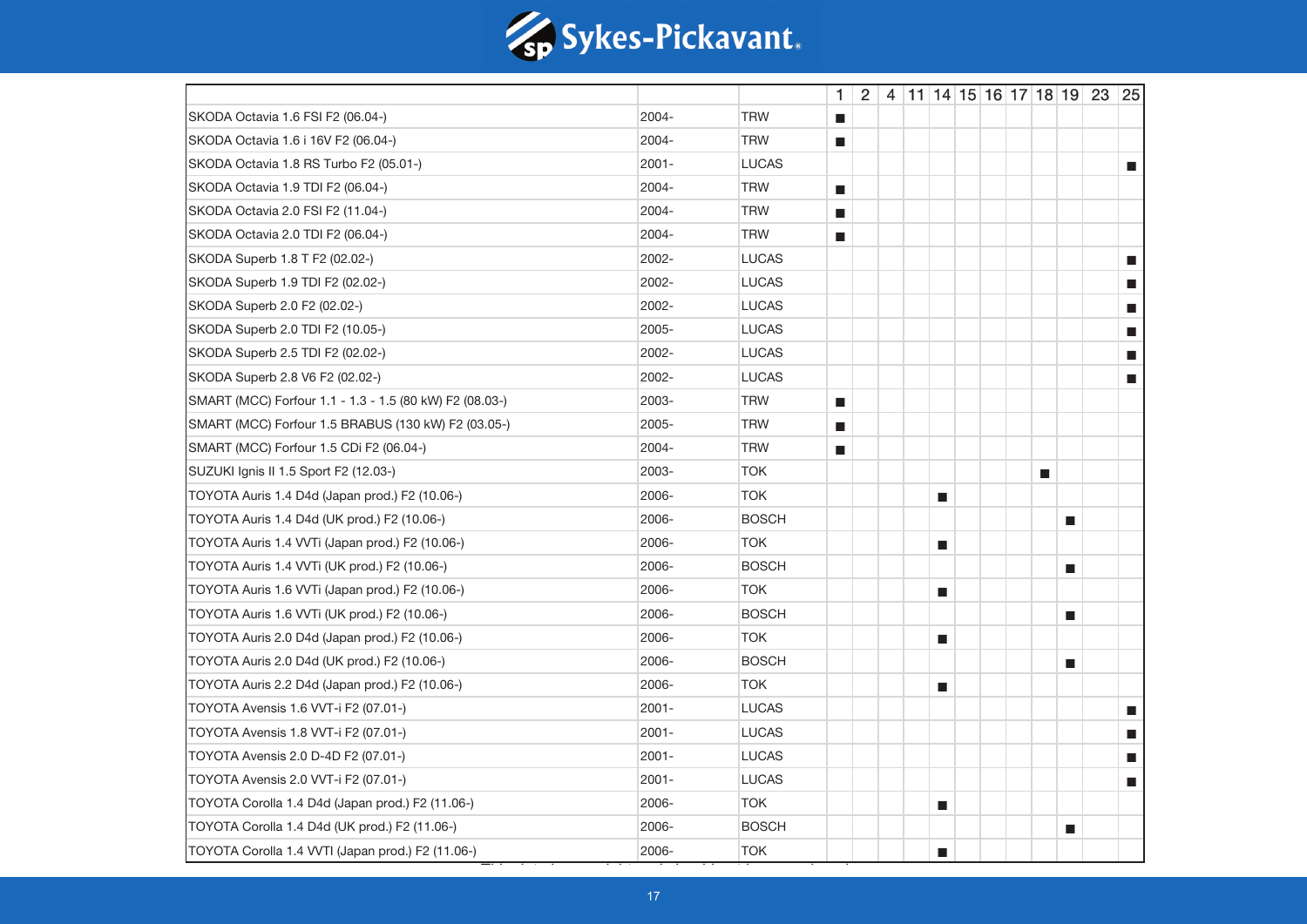

|                                                     |       |              |                             |                             |                |                          |                             |                             |                             | $1 \mid 2 \mid 4 \mid 11 \mid 14 \mid 15 \mid 16 \mid 17 \mid 18 \mid 19 \mid 23 \mid 25$ |                             |
|-----------------------------------------------------|-------|--------------|-----------------------------|-----------------------------|----------------|--------------------------|-----------------------------|-----------------------------|-----------------------------|-------------------------------------------------------------------------------------------|-----------------------------|
| TOYOTA Corolla 1.6 VVTI (Japan prod.) F2 (11.06-)   | 2006- | <b>TOK</b>   |                             |                             |                | П                        |                             |                             |                             |                                                                                           |                             |
| TOYOTA Corolla 2.0 D4d (Japan prod.) F2 (11.06-)    | 2006- | <b>TOK</b>   |                             |                             |                | $\overline{\phantom{a}}$ |                             |                             |                             |                                                                                           |                             |
| TOYOTA Corolla 2.0 D4d (UK prod.) F2 (11.06-)       | 2006- | <b>BOSCH</b> |                             |                             |                |                          |                             |                             | ш                           |                                                                                           |                             |
| TOYOTA iQ 1.0 F2 (11.08-)                           | 2008- | <b>TOK</b>   |                             |                             |                |                          |                             | ш                           |                             |                                                                                           |                             |
| TOYOTA iQ 1.4 D4d F2 (11.08-)                       | 2008- | <b>TOK</b>   |                             |                             |                |                          |                             | <b>The State</b>            |                             |                                                                                           |                             |
| TOYOTA MR-2 1.8 16V VT-i F2 (08.02-)                | 2002- | AKE          |                             |                             | $\blacksquare$ |                          |                             |                             |                             |                                                                                           |                             |
| TOYOTA Yaris (France) F2 (09.05-)                   | 2005- | <b>ATE</b>   |                             |                             |                |                          | $\mathcal{L}_{\mathcal{A}}$ |                             |                             |                                                                                           |                             |
| TOYOTA Yaris (Japan) F2 (09.05-)                    | 2005- | <b>TOK</b>   |                             |                             |                |                          |                             | $\mathcal{L}_{\mathcal{A}}$ |                             |                                                                                           |                             |
| VAUXHALL Astra G 1.2 F2 (03.00-)                    | 2000- | <b>LUCAS</b> |                             |                             |                |                          |                             | П                           |                             |                                                                                           |                             |
| VAUXHALL Astra G 1.2 F2 (03.00-)                    | 2000- | <b>BOSCH</b> |                             |                             |                |                          |                             |                             | $\blacksquare$              |                                                                                           |                             |
| VAUXHALL Astra G 1.4 F2 (03.00-)                    | 2000- | <b>LUCAS</b> |                             |                             |                |                          |                             | П                           |                             |                                                                                           |                             |
| VAUXHALL Astra G 1.4 F2 (03.00-)                    | 2000- | <b>BOSCH</b> |                             |                             |                |                          |                             |                             | п                           |                                                                                           |                             |
| VAUXHALL Astra G 1.6 F2 (03.00-)                    | 2000- | <b>LUCAS</b> |                             |                             |                |                          |                             | П                           |                             |                                                                                           |                             |
| VAUXHALL Astra G 1.6 F2 (03.00-)                    | 2000- | <b>BOSCH</b> |                             |                             |                |                          |                             |                             | П                           |                                                                                           |                             |
| VAUXHALL Astra G 160PS With OPC F2 (03.00-)         | 2000- | <b>LUCAS</b> |                             |                             |                |                          |                             |                             |                             |                                                                                           | $\blacksquare$              |
| VAUXHALL Astra G 2.0 160 PS With OPC F2 (03.00-)    | 2000- | <b>BOSCH</b> |                             | $\mathcal{L}_{\mathcal{A}}$ |                |                          |                             |                             |                             |                                                                                           |                             |
| VAUXHALL Astra G 2.2 F2 (03.00-)                    | 2000- | <b>LUCAS</b> |                             |                             |                |                          |                             | $\blacksquare$              |                             |                                                                                           |                             |
| VAUXHALL Astra G 2.2 F2 (03.00-)                    | 2000- | <b>BOSCH</b> |                             |                             |                |                          |                             |                             | $\mathcal{L}_{\mathcal{A}}$ |                                                                                           |                             |
| VAUXHALL Astra G Coupé F2 (03.00-)                  | 2000- | <b>BOSCH</b> |                             | $\blacksquare$              |                |                          |                             |                             |                             |                                                                                           |                             |
| VAUXHALL Astra G Coupé F2 (03.00-)                  | 2000- | <b>LUCAS</b> |                             |                             |                |                          |                             |                             |                             |                                                                                           | $\blacksquare$              |
| VAUXHALL Astra G Diesel 1.7 F2 (03.00-)             | 2000- | <b>LUCAS</b> |                             |                             |                |                          |                             | $\blacksquare$              |                             |                                                                                           |                             |
| VAUXHALL Astra G Diesel 1.7 F2 (03.00-)             | 2000- | <b>BOSCH</b> |                             |                             |                |                          |                             |                             | П                           |                                                                                           |                             |
| VAUXHALL Astra G Diesel 2.0 Without ABS F2 (03.00-) | 2000- | <b>LUCAS</b> |                             |                             |                |                          |                             | П                           |                             |                                                                                           |                             |
| VAUXHALL Astra G Diesel 2.0 Without ABS F2 (03.00-) | 2000- | <b>BOSCH</b> |                             |                             |                |                          |                             |                             | П                           |                                                                                           |                             |
| VAUXHALL Movano all F2 (10.03-)                     | 2003- | <b>BOSCH</b> |                             |                             | $\blacksquare$ |                          |                             |                             |                             |                                                                                           |                             |
| VAUXHALL Signum 2.2 direct F2 (08.04-)              | 2004- | <b>ATE</b>   |                             |                             |                |                          |                             | П                           |                             |                                                                                           |                             |
| VW Caddy III all F2 (02.04-)                        | 2004- | <b>TRW</b>   | $\mathcal{L}_{\mathcal{A}}$ |                             |                |                          |                             |                             |                             |                                                                                           |                             |
| VW CrossGolf 1.4 TSi Sportline (BMY) F2 (10.06-)    | 2006- | <b>TRW</b>   | $\blacksquare$              |                             |                |                          |                             |                             |                             |                                                                                           | $\mathcal{L}_{\mathcal{A}}$ |
| VW CrossGolf 1.6 Sportline (BSE-BSF) F2 (10.06-)    | 2006- | <b>TRW</b>   | $\mathcal{L}_{\mathcal{A}}$ |                             |                |                          |                             |                             |                             |                                                                                           | $\mathcal{L}_{\mathcal{A}}$ |
| VW CrossGolf 1.9 TDi PF Sportline (BXE) F2 (10.06-) | 2006- | <b>TRW</b>   | $\mathcal{L}_{\mathcal{A}}$ |                             |                |                          |                             |                             |                             |                                                                                           | П                           |
| VW CrossGolf 2.0 TDi PF Sportline (BMM) F2 (10.06-) | 2006- | <b>TRW</b>   | $\mathcal{L}_{\mathcal{A}}$ |                             |                |                          |                             |                             |                             |                                                                                           | П                           |
| VW CrossGolf 2.0 TDi Sportline (AZV) F2 (10.06-)    | 2006- | <b>TRW</b>   | $\mathcal{L}_{\mathcal{A}}$ |                             |                |                          |                             |                             |                             |                                                                                           | $\blacksquare$              |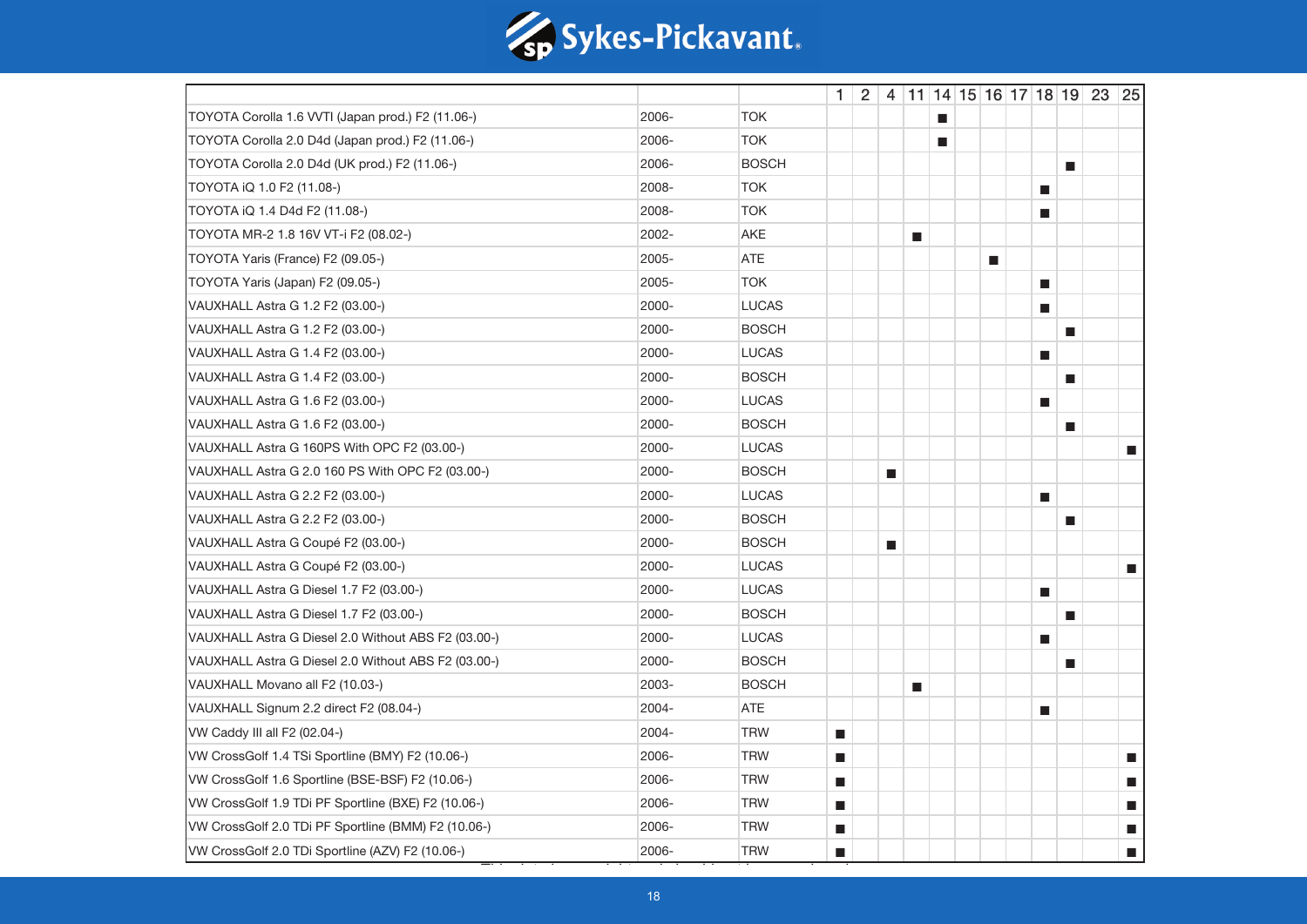

|                                                     |       |              |                             |  |  |  |   | $1 \mid 2 \mid 4 \mid 11 \mid 14 \mid 15 \mid 16 \mid 17 \mid 18 \mid 19 \mid 23 \mid 25$ |                             |
|-----------------------------------------------------|-------|--------------|-----------------------------|--|--|--|---|-------------------------------------------------------------------------------------------|-----------------------------|
| VW CrossPolo with rear disc F2 (05.06-)             | 2006- | <b>LUCAS</b> |                             |  |  |  | П |                                                                                           |                             |
| VW CrossTouran 2.0 TDI PF (BMM) F2 (03.07-)         | 2007- | <b>TRW</b>   | $\mathcal{L}_{\mathcal{A}}$ |  |  |  |   |                                                                                           |                             |
| VW CrossTouran 2.0 TDI PF (BMN) F2 (03.07-)         | 2007- | <b>TRW</b>   | $\mathcal{L}_{\mathcal{A}}$ |  |  |  |   |                                                                                           |                             |
| VW CV Multivan T5 16" wheel F2 (04.03-)             | 2003- | <b>TRW</b>   | $\mathcal{L}_{\mathcal{A}}$ |  |  |  |   |                                                                                           |                             |
| VW CV Multivan T5 17" wheel F2 (04.03-)             | 2003- | <b>TRW</b>   | $\mathcal{L}_{\mathcal{A}}$ |  |  |  |   |                                                                                           |                             |
| VW CV Transporter T5 16" wheel F2 (04.03-)          | 2003- | <b>TRW</b>   | $\mathcal{L}_{\mathcal{A}}$ |  |  |  |   |                                                                                           |                             |
| VW CV Transporter T5 17" wheel F2 (04.03-)          | 2003- | <b>TRW</b>   | $\mathcal{L}_{\mathcal{A}}$ |  |  |  |   |                                                                                           |                             |
| VW Eos 1.6 FSi (BLF) F2 (05.06-)                    | 2006- | <b>TRW</b>   |                             |  |  |  |   |                                                                                           | $\blacksquare$              |
| VW Eos 2.0 FSi (BVY) F2 (03.06-)                    | 2006- | <b>TRW</b>   |                             |  |  |  |   |                                                                                           | П                           |
| VW Eos 2.0 TDi (AZV) F2 (05.06-)                    | 2006- | <b>TRW</b>   |                             |  |  |  |   |                                                                                           | П                           |
| VW Eos 2.0 TDi PF (BMM) F2 (05.06-)                 | 2006- | <b>TRW</b>   |                             |  |  |  |   |                                                                                           | $\mathcal{L}_{\mathcal{A}}$ |
| VW Eos 2.0 TFSi (BWA) F2 (03.06-)                   | 2006- | <b>TRW</b>   |                             |  |  |  |   |                                                                                           | П                           |
| VW Eos 3.2 FSi F2 (05.06-)                          | 2006- | <b>TRW</b>   | $\mathcal{L}_{\mathcal{A}}$ |  |  |  |   |                                                                                           |                             |
| VW Golf IV Variant 1.6 FSi - 1.8 T F2 (05.00-)      | 2000- | <b>LUCAS</b> | $\mathcal{L}_{\mathcal{A}}$ |  |  |  |   |                                                                                           |                             |
| VW Golf IV Variant 2.0 4motion F2 (10.00-)          | 2000- | <b>LUCAS</b> |                             |  |  |  |   |                                                                                           | П                           |
| VW Golf IV Variant 2.3 VR5 4motion F2 (09.00-)      | 2000- | <b>TRW</b>   | $\mathcal{L}_{\mathcal{A}}$ |  |  |  |   |                                                                                           |                             |
| VW Golf V 1.4 (BCA) F2 (10.03-)                     | 2003- | <b>TRW</b>   |                             |  |  |  |   |                                                                                           | $\blacksquare$              |
| VW Golf V 1.4 FSi (BKG) F2 (10.03-)                 | 2003- | <b>TRW</b>   |                             |  |  |  |   |                                                                                           | П                           |
| VW Golf V 1.4 FSi (BLG) F2 (11.05-)                 | 2005- | <b>TRW</b>   |                             |  |  |  |   |                                                                                           | m.                          |
| VW Golf V 1.4 FSi (BLN) F2 (05.04-)                 | 2004- | <b>TRW</b>   |                             |  |  |  |   |                                                                                           | П                           |
| VW Golf V 1.6 (BSE-BSF) F2 (05.05-)                 | 2005- | <b>TRW</b>   |                             |  |  |  |   |                                                                                           | $\blacksquare$              |
| VW Golf V 1.6 FSi (BAG-BLF) F2 (10.03-)             | 2003- | <b>TRW</b>   |                             |  |  |  |   |                                                                                           | П                           |
| VW Golf V 1.9 TDi (BCK-BLS-BXE) F2 (10.03-)         | 2003- | <b>TRW</b>   |                             |  |  |  |   |                                                                                           | П                           |
| VW Golf V 1.9 TDi (BRU-BXF) F2 (05.04-)             | 2004- | <b>TRW</b>   |                             |  |  |  |   |                                                                                           | П                           |
| VW Golf V 1.9 TDi 4motion (BCK-BLS-BXE) F2 (08.05-) | 2005- | <b>TRW</b>   | $\mathcal{L}_{\mathcal{A}}$ |  |  |  |   |                                                                                           |                             |
| VW Golf V 2.0 FSi (AXW) F2 (10.03-)                 | 2003- | <b>TRW</b>   |                             |  |  |  |   |                                                                                           | $\blacksquare$              |
| VW Golf V 2.0 FSi (BLR-BLX) F2 (05.04-)             | 2004- | <b>TRW</b>   | $\mathcal{L}_{\mathcal{A}}$ |  |  |  |   |                                                                                           |                             |
| VW Golf V 2.0 FSi (BLY-BVX) F2 (05.04-)             | 2004- | <b>TRW</b>   | $\mathcal{L}_{\mathcal{A}}$ |  |  |  |   |                                                                                           |                             |
| VW Golf V 2.0 FSi (BVY-BVZ) F2 (11.05-)             | 2005- | <b>TRW</b>   |                             |  |  |  |   |                                                                                           | $\mathcal{L}_{\mathcal{A}}$ |
| VW Golf V 2.0 GTi (AXX) F2 (09.04-)                 | 2004- | <b>TRW</b>   |                             |  |  |  |   |                                                                                           | П                           |
| VW Golf V 2.0 SDi (BDK) F2 (01.04-)                 | 2004- | <b>TRW</b>   |                             |  |  |  |   |                                                                                           | П                           |
| VW Golf V 2.0 TDi (AZV-BKD) F2 (10.03-)             | 2003- | <b>TRW</b>   |                             |  |  |  |   |                                                                                           | П                           |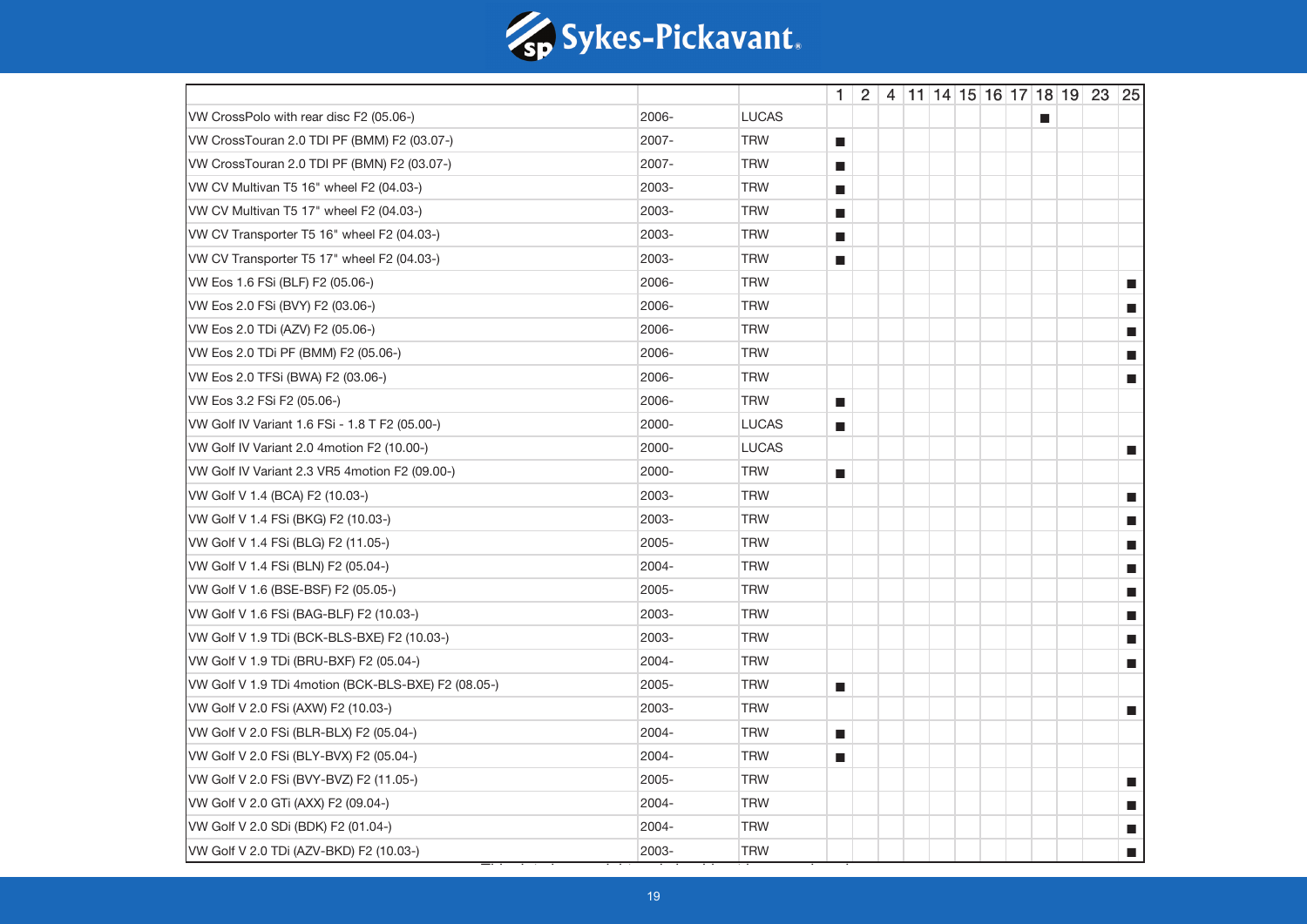

|                                                    |           |              |                             |  |  |  |   | $1 \mid 2 \mid 4 \mid 11 \mid 14 \mid 15 \mid 16 \mid 17 \mid 18 \mid 19 \mid 23 \mid 25$ |                             |
|----------------------------------------------------|-----------|--------------|-----------------------------|--|--|--|---|-------------------------------------------------------------------------------------------|-----------------------------|
| VW Golf V 2.0 TDi (BMM-BMN) F2 (12.04-)            | 2004-     | <b>TRW</b>   |                             |  |  |  |   |                                                                                           | $\blacksquare$              |
| VW Golf V 2.0 TDi 4motion (BMM) F2 (12.04-)        | 2004-     | <b>TRW</b>   |                             |  |  |  |   |                                                                                           | П                           |
| VW Golf V 3.2 FSi (BUB) F2 (09.05-)                | 2005-     | <b>TRW</b>   | $\mathcal{L}_{\mathcal{A}}$ |  |  |  |   |                                                                                           |                             |
| VW Golf V Plus 1.4 (BCA-BUD) F2 (10.04-)           | 2004-     | <b>TRW</b>   |                             |  |  |  |   |                                                                                           | $\blacksquare$              |
| VW Golf V Plus 1.4 FSi (BLN-BMY) F2 (07.05-)       | 2005-     | <b>TRW</b>   |                             |  |  |  |   |                                                                                           | П                           |
| VW Golf V Plus 1.6 (BSE-BSF) F2 (05.05-)           | 2005-     | <b>TRW</b>   |                             |  |  |  |   |                                                                                           | П                           |
| VW Golf V Plus 1.6 FSi (BLF) F2 (10.04-)           | 2004-     | <b>TRW</b>   |                             |  |  |  |   |                                                                                           | a.                          |
| VW Golf V Plus 1.9 TDi (BKC-BLS-BRU) F2 (10.04-)   | 2004-     | <b>TRW</b>   |                             |  |  |  |   |                                                                                           | П                           |
| VW Golf V Plus 1.9 TDi (BXE-BXF) F2 (10.04-)       | 2004-     | <b>TRW</b>   |                             |  |  |  |   |                                                                                           | П                           |
| VW Golf V Plus 2.0 FSi (BLR-BLY) F2 (05.05-)       | 2005-     | <b>TRW</b>   |                             |  |  |  |   |                                                                                           | П                           |
| VW Golf V Plus 2.0 FSi (BVY-BVZ) F2 (05.05-)       | 2005-     | <b>TRW</b>   |                             |  |  |  |   |                                                                                           | П                           |
| VW Golf V Plus 2.0 TDi (AZV-BEE) F2 (10.04-)       | 2004-     | <b>TRW</b>   |                             |  |  |  |   |                                                                                           | П                           |
| VW Golf V Plus 2.0 TDi (BKD-BMM) F2 (10.04-)       | 2004-     | <b>TRW</b>   |                             |  |  |  |   |                                                                                           | П                           |
| VW Jetta III 1.6 (BSE-BSF) F2 (08.05-)             | 2005-     | <b>TRW</b>   | $\blacksquare$              |  |  |  |   |                                                                                           |                             |
| VW Jetta III 1.6 FSi (BLF) F2 (09.05-)             | 2005-     | <b>TRW</b>   | $\blacksquare$              |  |  |  |   |                                                                                           |                             |
| VW Jetta III 1.9 TDi (BKC-BLS-BXE) F2 (08.05-)     | 2005-     | <b>TRW</b>   | $\mathcal{L}_{\mathcal{A}}$ |  |  |  |   |                                                                                           |                             |
| VW Jetta III 2.0 FSi (BLR-BLY-BVY-BVZ) F2 (10.05-) | 2005-     | <b>TRW</b>   | $\blacksquare$              |  |  |  |   |                                                                                           |                             |
| VW Jetta III 2.0 TDi (AZV-BKD-BMM) F2 (09.05-)     | 2005-     | <b>TRW</b>   | $\mathcal{L}_{\mathcal{A}}$ |  |  |  |   |                                                                                           |                             |
| VW Jetta III 2.0 TFSi Sportline (BWA) F2 (09.05-)  | 2005-     | <b>TRW</b>   | $\mathcal{L}_{\mathcal{A}}$ |  |  |  |   |                                                                                           |                             |
| VW New Beetle 1.4 F2 (11.01-)                      | $2001 -$  | <b>LUCAS</b> |                             |  |  |  |   |                                                                                           | $\blacksquare$              |
| VW New Beetle 1.6 F2 (04.00-)                      | 2000-     | <b>LUCAS</b> |                             |  |  |  |   |                                                                                           | $\blacksquare$              |
| VW New Beetle 1.8 T F2 (04.00-)                    | 2000-     | <b>LUCAS</b> |                             |  |  |  |   |                                                                                           | П                           |
| VW New Beetle 1.9 Turbo Diesel F2 (04.00-)         | 2000-     | <b>LUCAS</b> |                             |  |  |  |   |                                                                                           | $\blacksquare$              |
| VW New Beetle 2.0 F2 (04.00-)                      | 2000-     | <b>LUCAS</b> |                             |  |  |  |   |                                                                                           | П                           |
| VW New Beetle 2.3 V5 F2 (04.00-)                   | 2000-     | <b>LUCAS</b> |                             |  |  |  |   |                                                                                           | П                           |
| VW New Beetle 2.5 Turbo F2 (03.07-)                | 2007-     | <b>LUCAS</b> |                             |  |  |  |   |                                                                                           | a.                          |
| VW New Beetle 2.5 Turbo F2 (07.05-02.07)           | 2005-2007 | <b>LUCAS</b> |                             |  |  |  |   |                                                                                           | П                           |
| VW New Beetle 3.2 RSI F2 (04.00-)                  | 2000-     | <b>LUCAS</b> |                             |  |  |  |   |                                                                                           | П                           |
| VW Phaeton 3.0 TDi 4motion F2 (09.04-)             | 2004-     | <b>TRW</b>   |                             |  |  |  |   |                                                                                           | $\mathcal{L}_{\mathcal{A}}$ |
| VW Phaeton 3.2 V6 - 3.2 V6 4motion F2 (04.02-)     | 2002-     | <b>TRW</b>   |                             |  |  |  |   |                                                                                           | П                           |
| VW Phaeton 4.2 V8 4motion F2 (05.03-)              | 2003-     | <b>TRW</b>   |                             |  |  |  |   |                                                                                           | П                           |
| VW Polo IV all with disc rear F2 (10.01-)          | $2001 -$  | <b>LUCAS</b> |                             |  |  |  | П |                                                                                           |                             |